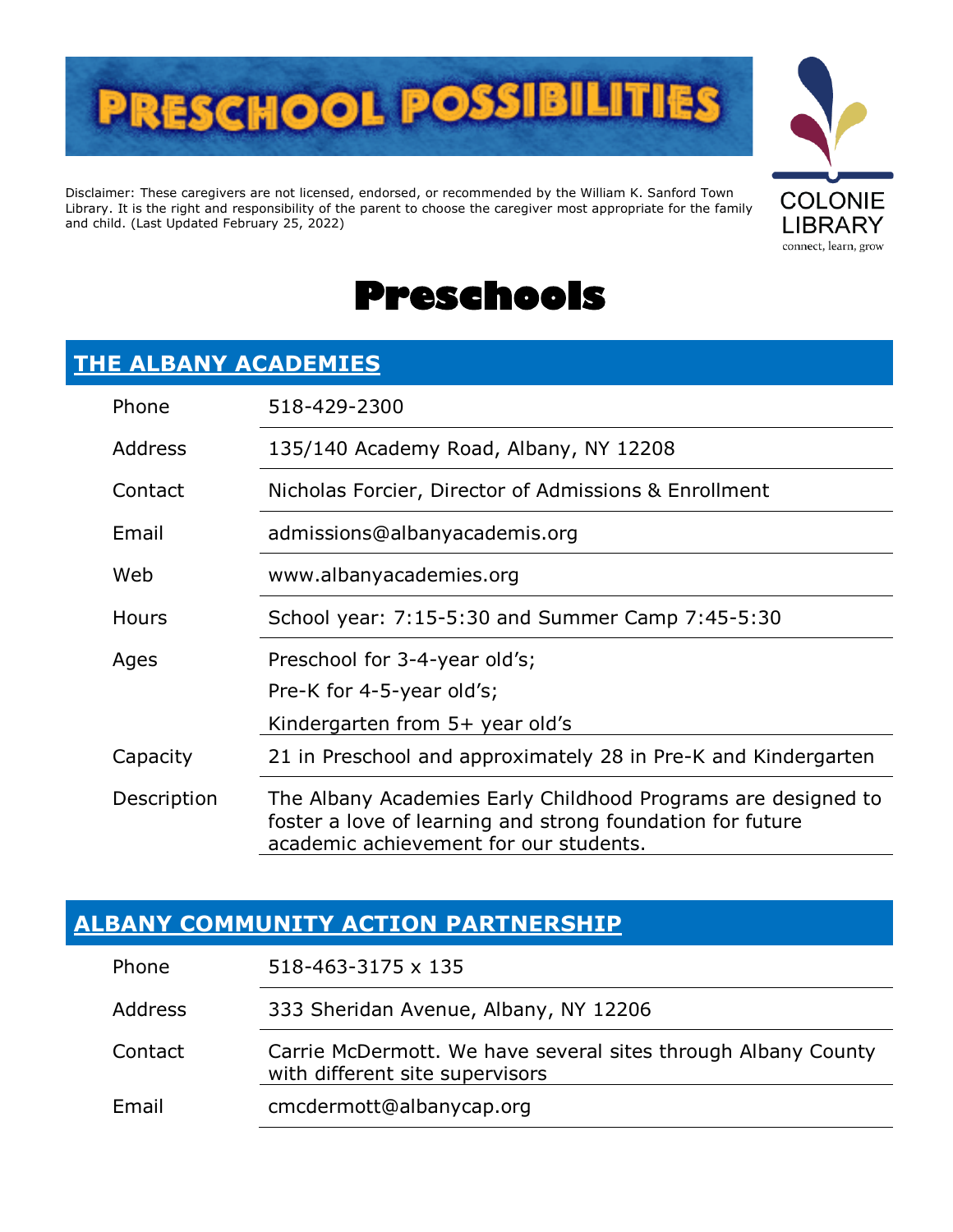| Hours       | We have 12 Head Start Sites throughout Albany County and<br>most of these sites offer care Mon-Fri 8:00AM-2:30PM. Two of<br>our locations offer extended care and those hours are 7:30AM-<br>5:30PM. There are limited slots available for extended care and<br>they are offered on a first come first serve basis. Those same<br>two sites offer Early Head Start for infants and toddlers with the<br>hours of 7:30AM-5:30PM. |
|-------------|---------------------------------------------------------------------------------------------------------------------------------------------------------------------------------------------------------------------------------------------------------------------------------------------------------------------------------------------------------------------------------------------------------------------------------|
| Ages        | Head Start is for 3-4 years old;                                                                                                                                                                                                                                                                                                                                                                                                |
|             | Early Head Start is for 6 weeks $-$ 3 years old                                                                                                                                                                                                                                                                                                                                                                                 |
| Description | Albany Community Action Partnership offers many different<br>programs and services to families in Albany County. We offer<br>Early Childhood Education for children from 6 weeks old until<br>Kindergarten. We also offer Energy Services as well as<br>Community and Career Services. We have a centralized intake<br>process where families can come in and sign up for any or all of<br>our services at one time.            |

#### **[ALBANY JEWISH COMMUNITY CENTER](http://saajcc.org/)**

| Phone          | 518-689-0039                                                                                                                                                             |
|----------------|--------------------------------------------------------------------------------------------------------------------------------------------------------------------------|
| <b>Address</b> | 341 Whitehall Road, Albany, NY 12208                                                                                                                                     |
| Contact        | Christine Cohn, Director                                                                                                                                                 |
| Web            | www.albanyjcc.org                                                                                                                                                        |
| Email          | christinec@albanyjcc.org                                                                                                                                                 |
| Hours          | Mon-Fri 7:00AM-6:00PM                                                                                                                                                    |
| Ages           | 8 weeks to 5 years                                                                                                                                                       |
| Capacity       | 231                                                                                                                                                                      |
| Description    | Full and part-time care available; summer camp for 2-5-year<br>old's; indoor and outdoor swimming pools; fenced-in<br>playground; music instruction; enrichment classes. |

#### **[ALL SAINTS CATHOLIC ACADEMY](http://ascaalbany.org/)**

| 518-438-0066<br>Phone |
|-----------------------|
|-----------------------|

Address 10 Rosemont Street, Albany, NY 12203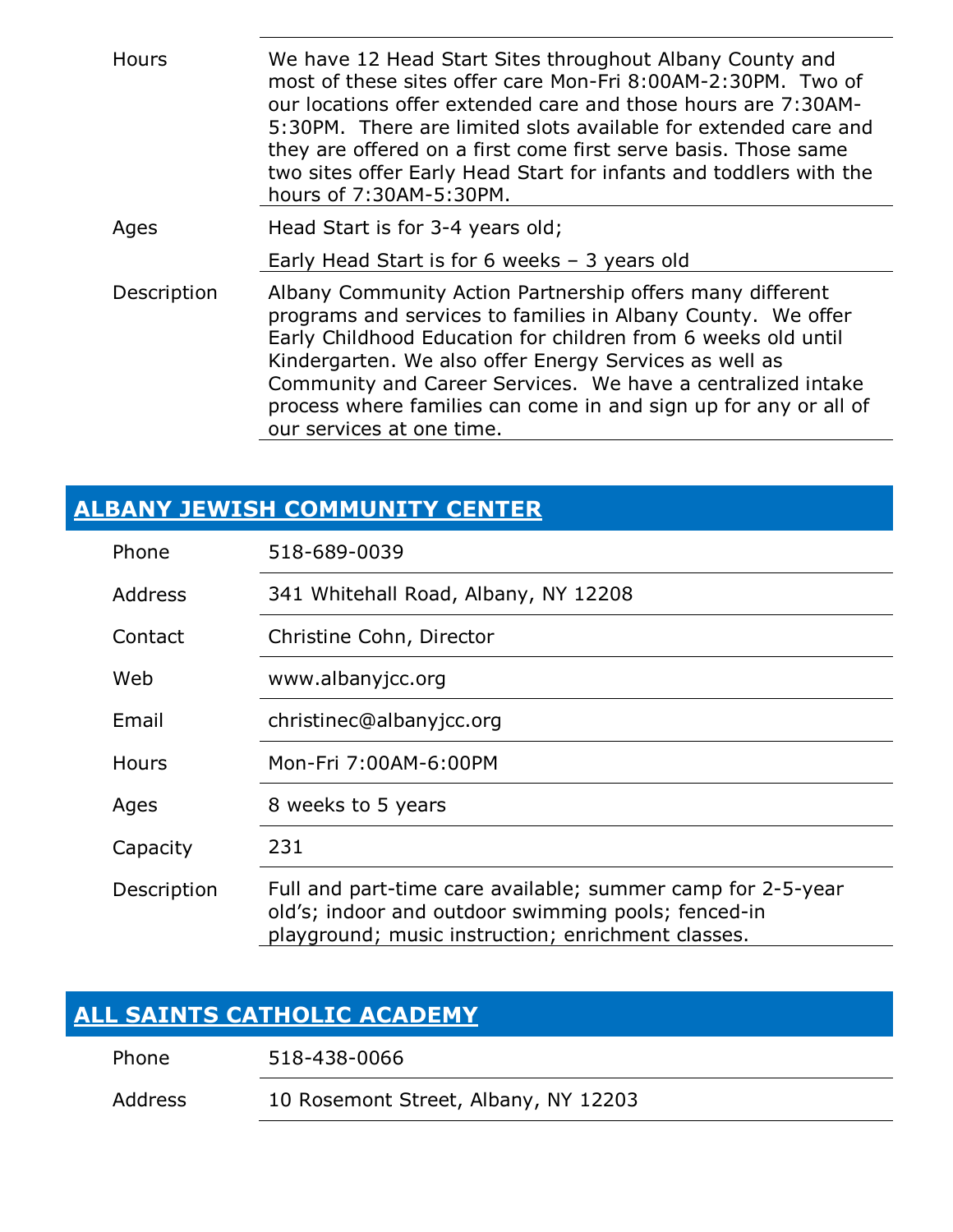| Contact     | Ms. Johnson, Principal                                                                                                                                                                                                                                                                                       |
|-------------|--------------------------------------------------------------------------------------------------------------------------------------------------------------------------------------------------------------------------------------------------------------------------------------------------------------|
| Email       | principal@ascaalbany.org                                                                                                                                                                                                                                                                                     |
| Ages        | 3 & 4 years old                                                                                                                                                                                                                                                                                              |
| Capacity    | 16 in Nursery School Class (3-year old's);                                                                                                                                                                                                                                                                   |
|             | 24 in Pre-K Class (4-year old's)                                                                                                                                                                                                                                                                             |
| Description | ASCA offers a hot lunch program, Amazing Athletes, enrichment<br>classes (Art, Music, Physical Education, Library and Spanish).<br>Tuition is paid on a monthly schedule. Students in Pre-K wear<br>school uniforms. Visit us @ASCA_Albany on Twitter to see who<br>we are and what we can offer your child. |

### **[BLESSED SACRAMENT SCHOOL](http://www.blessedsacramentschool.net/)**

| Phone        | 518-438-5854                         |
|--------------|--------------------------------------|
| Address      | 605 Central Avenue, Albany, NY 12206 |
| Contact      | Maureen Daurio, Principal            |
| Web          | www.blessedsacramentschool.net       |
| Email        | info@blessedsacramentschool.net      |
| <b>Hours</b> | Mon-Fri                              |
|              | $7:30-11:30$ (half day);             |
|              | $7:30-2:50$ (full day);              |
|              | 7:30-5:25 (full day with after-care) |
| Ages         | 3-4-year old's                       |
| Capacity     | 20 in each group                     |

### **[BROWN SCHOOL](http://brownschool.org/)**

| Phone          | 518-370-0366                              |
|----------------|-------------------------------------------|
| <b>Address</b> | 150 Corlaer Avenue, Schenectady, NY 12304 |
| Contact        | Patti Vitale, Director                    |
| Email          | pvitale@brownschool.org                   |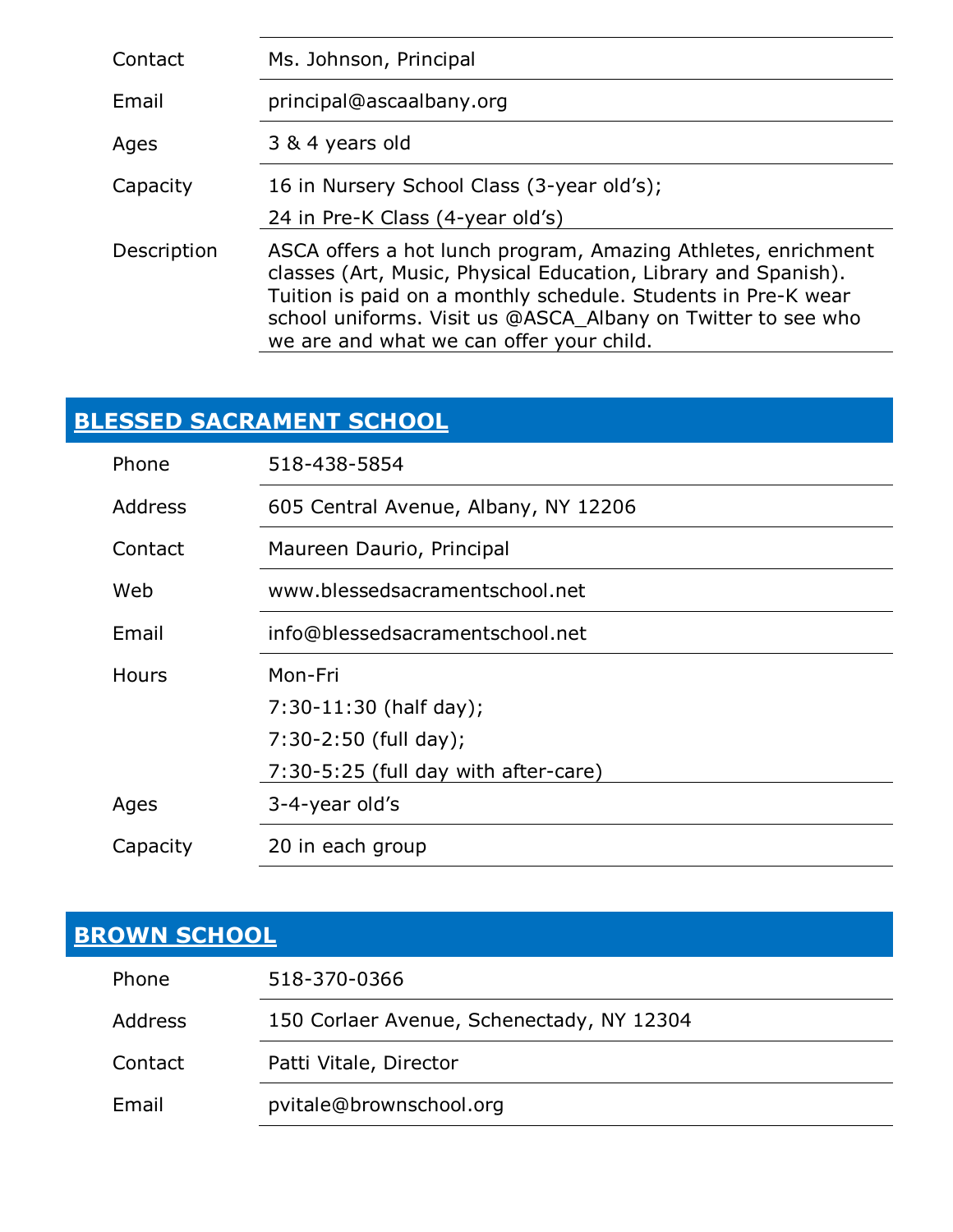| Web         | www.brownschool.org                                                                                                                                                                                                                |
|-------------|------------------------------------------------------------------------------------------------------------------------------------------------------------------------------------------------------------------------------------|
| Hours       | 8:00am-3:00pm; before care 7:00am-8:00am; aftercare<br>$3:00$ pm-6:00pm                                                                                                                                                            |
| Ages        | 3-year old Nursery; 4-year old Pre-K & Kindergarten-High School                                                                                                                                                                    |
| Capacity    | 3-year old's - 14 per class;<br>4-year old's - 16 per class;                                                                                                                                                                       |
|             | All Nursery and Pre-K classes have two teachers, a lead teacher<br>with one assistant teacher.                                                                                                                                     |
| Description | Nursery and Pre-K students have special area instruction in<br>Music, Art, Gym, Library & Movement. Brown's strong social-<br>emotional curriculum includes purposeful play, nutritious meals,<br>outdoor activities, and MindUP™. |

## **[CALVARY METHODIST PRESCHOOL](http://www.calvarymethodistpreschool.org/)**

| Phone          | 518-785-5142                                                                                                                                                                                                                                                                                                                                                                                                                                                                                       |
|----------------|----------------------------------------------------------------------------------------------------------------------------------------------------------------------------------------------------------------------------------------------------------------------------------------------------------------------------------------------------------------------------------------------------------------------------------------------------------------------------------------------------|
| <b>Address</b> | 15 Ridge Place, Latham, NY 12110                                                                                                                                                                                                                                                                                                                                                                                                                                                                   |
| Contact        | Kari Planz, Director                                                                                                                                                                                                                                                                                                                                                                                                                                                                               |
| Email          | lathamcalvaryprek@gmail.com                                                                                                                                                                                                                                                                                                                                                                                                                                                                        |
| Web            | www.calvarymethodistpreschool.org                                                                                                                                                                                                                                                                                                                                                                                                                                                                  |
| <b>Hours</b>   | Mon-Fri 9:00-12:00                                                                                                                                                                                                                                                                                                                                                                                                                                                                                 |
| Ages           | 3-year old's (Mon/Wed/Fri and Tu/Thu);                                                                                                                                                                                                                                                                                                                                                                                                                                                             |
|                | 4-year old's (Mon/Wed/Fri and Mon-Fri)                                                                                                                                                                                                                                                                                                                                                                                                                                                             |
| Capacity       | 16 Mon-Fri (16 Mon/Wed/Fri; 14 Tu/Thu)                                                                                                                                                                                                                                                                                                                                                                                                                                                             |
| Description    | We pride ourselves in creating a safe and comfortable, home-like<br>environment where every child will reach their full potential.<br>Through play your child will make friends, learn to share, take<br>turns, and be prepared academically for Kindergarten. Our<br>curriculum is developed based on the common core standards<br>for Pre-K, and our activities include many fun, interactive and<br>hands-on activities such as Storytime, art, pretend play, music<br>and sensory experiences. |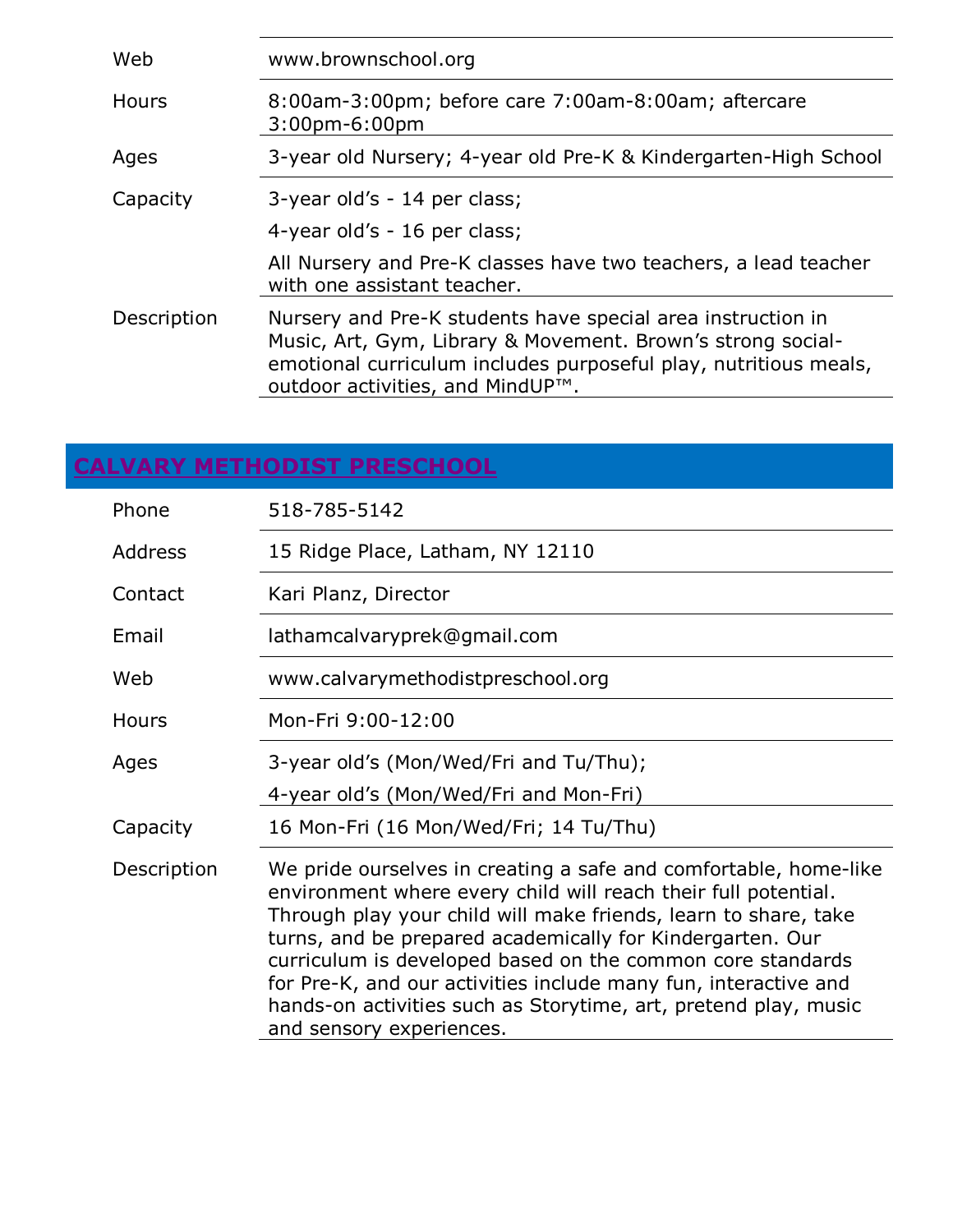### **[CASTLE ISLAND BILINGUAL MONTESSORI](https://www.castleislandmontessori.org/)**

| Phone          | 518-533-9838                                                                                                                                                                                                                                                                                                                                                                                                                                                                                                                                                                                                                                                                                                                                                     |
|----------------|------------------------------------------------------------------------------------------------------------------------------------------------------------------------------------------------------------------------------------------------------------------------------------------------------------------------------------------------------------------------------------------------------------------------------------------------------------------------------------------------------------------------------------------------------------------------------------------------------------------------------------------------------------------------------------------------------------------------------------------------------------------|
| <b>Address</b> | 602 Broadway, Albany, NY 12207                                                                                                                                                                                                                                                                                                                                                                                                                                                                                                                                                                                                                                                                                                                                   |
| Contact        | Diane M. Nickerson, M Ed                                                                                                                                                                                                                                                                                                                                                                                                                                                                                                                                                                                                                                                                                                                                         |
| Email          | diane@castleislandmontessori.org                                                                                                                                                                                                                                                                                                                                                                                                                                                                                                                                                                                                                                                                                                                                 |
| Web            | www.castleislandmontessori.org                                                                                                                                                                                                                                                                                                                                                                                                                                                                                                                                                                                                                                                                                                                                   |
| <b>Hours</b>   | Mon-Fri 7:30AM-5:30PM                                                                                                                                                                                                                                                                                                                                                                                                                                                                                                                                                                                                                                                                                                                                            |
| Ages           | 3-12 (Preschool through 6th grade)                                                                                                                                                                                                                                                                                                                                                                                                                                                                                                                                                                                                                                                                                                                               |
| Capacity       | 55                                                                                                                                                                                                                                                                                                                                                                                                                                                                                                                                                                                                                                                                                                                                                               |
| Description    | Small school providing your child with high-quality care and<br>education: Hands-on STEM curriculum for students from<br>Preschool (age 3) - Grade 6. English/Spanish language<br>immersion and diverse extracurriculars including a robust studio<br>arts program. Focus on health wellness and social-emotional<br>learning for all children, including those with special needs.<br>Family and parenting events held monthly. Discounted Summer<br>Camp fees for enrolled students! We are a joyful and peaceful<br>learning community since 2012: Intercultural, Innovative, &<br>Inclusive. Open enrollment throughout the year, space<br>permitting. Income-based sliding-scale tuition: \$450-<br>\$1075/month. Wrap-around care provided: 7:30am-5:30pm. |

### **[CHRIST THE KING EARLY CHILDHOOD CENTER](http://ctkparishny.org/)**

| Phone        | 518-456-5400                                                          |
|--------------|-----------------------------------------------------------------------|
| Address      | 20 Sumter Avenue, Albany, NY 12203                                    |
| Contact      | Stacie Boelkins, Director of Early Childhood & School Age<br>Programs |
| Email        | jmurphy@ctkparishny.org                                               |
| Web          | https://parishes.rcda.org/ChristTheKing/ECC.php#                      |
| <b>Hours</b> | Mon-Fri 7:30AM-5:30PM                                                 |
| Ages         | 18 months-5 years old                                                 |
| Capacity     | 118                                                                   |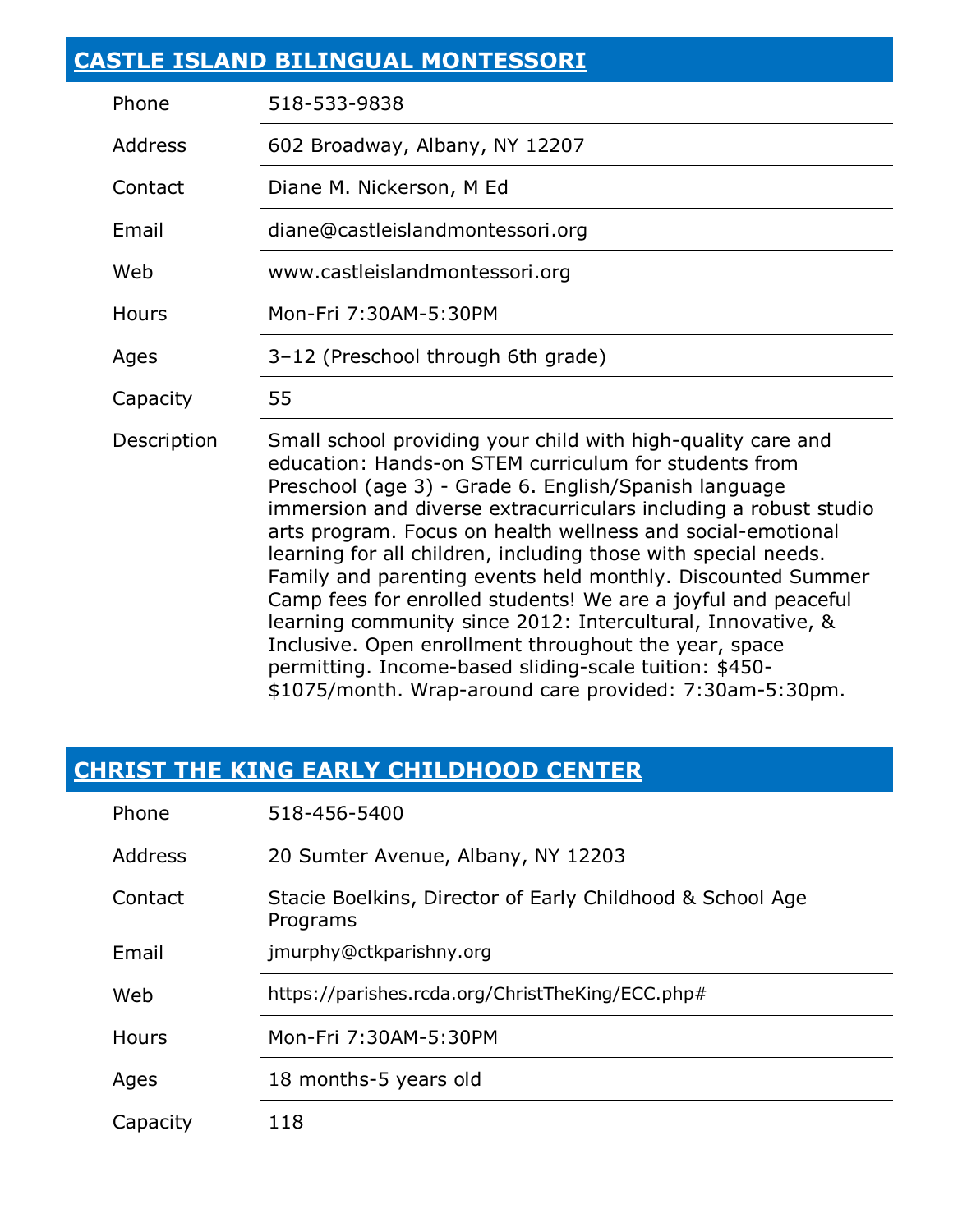#### **[COLONIE COMMUNITY DAY CARE CENTER](https://www.facebook.com/pages/category/Day-Care/Colonie-Community-Daycare-Center-126822984055567/)**

| Phone       | 518-869-0131                                               |
|-------------|------------------------------------------------------------|
| Address     | 701 Sand Creek Road, Albany NY 12205                       |
| Contact     | Carol Grasso                                               |
| Email       | cgrasso6@yahoo.com                                         |
| Hours       | Mon-Fri 7:30AM-5:30PM; full day program for 3-4-year old's |
| Ages        | 3 years to 5 years                                         |
| Capacity    | 48 preschool age                                           |
| Description | We offer a full day preschool program for 3's and pre-K    |

#### **[THE DOANE STUART SCHOOL](http://www.doanestuart.org/)**

| Phone   | 518-465-5222                                                           |
|---------|------------------------------------------------------------------------|
| Address | 199 Washington Avenue, Rensselaer, NY 12144                            |
| Contact | Karen Teich, Director of Enrollment Management                         |
| Email   | kteich@doanestuart.org                                                 |
| Web     | www.doanestuart.org                                                    |
| Hours   | Mon-Fri 8:00AM-3:15PM; early care 7:30AM; after care also<br>available |
| Ages    | $3$ -year old's – Grade 12                                             |

#### **[KIDS EXPRESS LEARNING CENTER](https://www.kidsexpress.org/)**

| Phone   | 518-328-0430                         |
|---------|--------------------------------------|
| Address | 32 Cohoes Road; Watervliet, NY 12189 |
| Contact | Tami Callister, Executive Director   |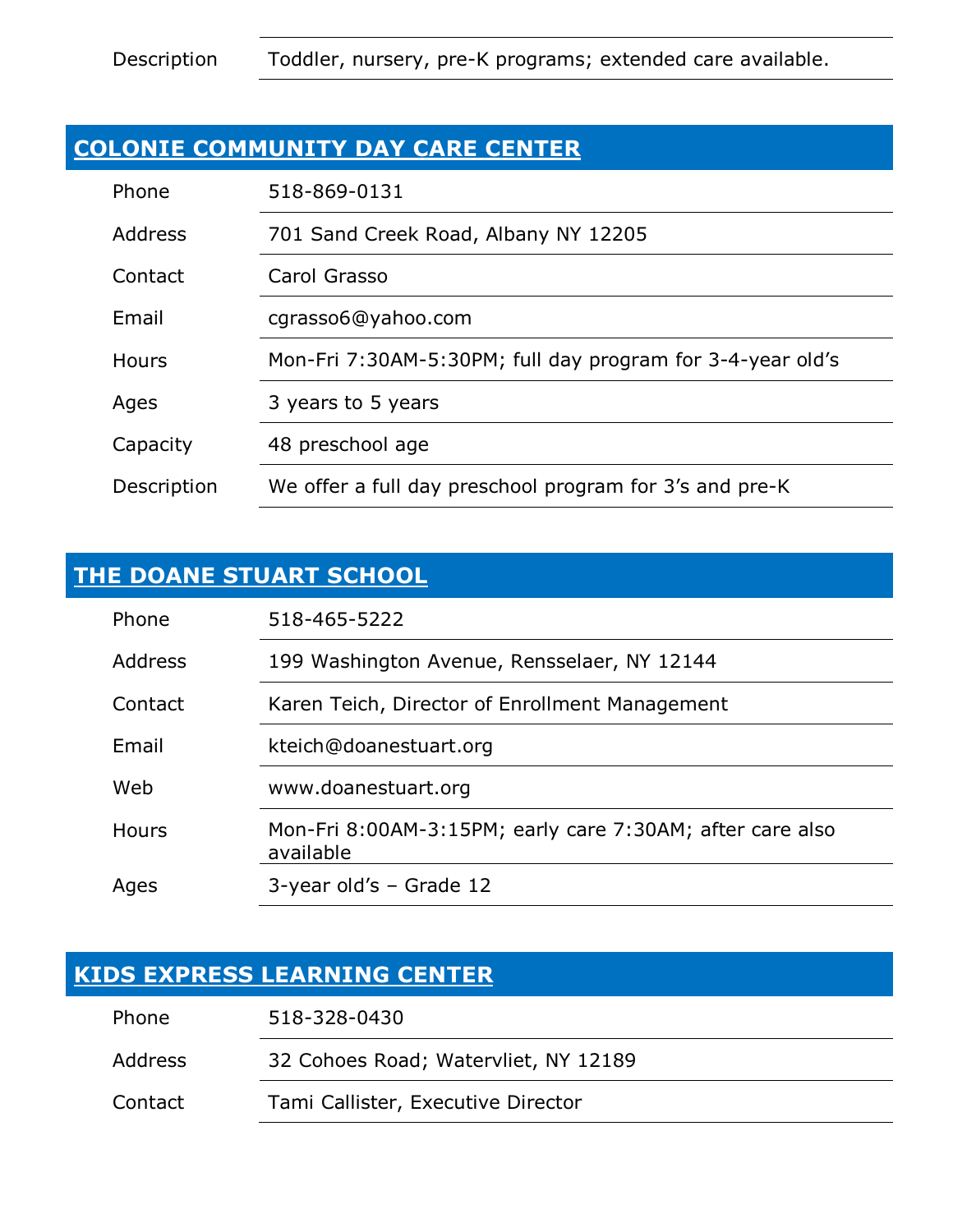| Email        | kidsexpressinfo@gmail.com                                                                                                                                                                                                                                                                                                                                                                                             |
|--------------|-----------------------------------------------------------------------------------------------------------------------------------------------------------------------------------------------------------------------------------------------------------------------------------------------------------------------------------------------------------------------------------------------------------------------|
| Web          | www.kidsexpress.org                                                                                                                                                                                                                                                                                                                                                                                                   |
| <b>Hours</b> | Mon-Fri 7:00AM-5:00PM                                                                                                                                                                                                                                                                                                                                                                                                 |
| Ages         | 3 -5 years old                                                                                                                                                                                                                                                                                                                                                                                                        |
| Capacity     | 215                                                                                                                                                                                                                                                                                                                                                                                                                   |
| Description  | Kids Express at the Maplewood School offers a wide range of<br>educational programs for children. These programs include<br>Preschool, Full-Day care for families, and Universal Pre-<br>Kindergarten (UPK - Funded by New York State, no cost to<br>families). Kids Express boasts highly qualified staff, low ratios,<br>and a play-based curriculum that is aligned with the New York<br>State Learning Standards. |

## **LITTLE [LLAMAS BILINGUAL CHILDREN'S SCHOOL](https://www.littlellamasbilingualchildrensschool.com/)**

| Phone       | 518-302-2388                                                                                                                                                                                                                                                                                                                                                                                                                                                                                             |
|-------------|----------------------------------------------------------------------------------------------------------------------------------------------------------------------------------------------------------------------------------------------------------------------------------------------------------------------------------------------------------------------------------------------------------------------------------------------------------------------------------------------------------|
| Address     | 143 Troy Schenectady Rd Suite 5, Watervliet, NY 12189                                                                                                                                                                                                                                                                                                                                                                                                                                                    |
| Contact     | Marisol Borrero, Director/Lead Teacher                                                                                                                                                                                                                                                                                                                                                                                                                                                                   |
| Email       | littlellamasbcs@gmail.com                                                                                                                                                                                                                                                                                                                                                                                                                                                                                |
| Web         | www.littlellamas.us                                                                                                                                                                                                                                                                                                                                                                                                                                                                                      |
| Hours       | Hours: Monday-Friday 9am-Noon 2, 3 or 5 day a week options.<br>Tuesday and Thursday afternoons 12:30-3pm.<br>Parent Child Classes in the early evening and weekends.<br>Summer Camps, Parent Night Out, & Paint and Create Classes<br>each month!                                                                                                                                                                                                                                                        |
| Ages        | 18 months $-5$ years old                                                                                                                                                                                                                                                                                                                                                                                                                                                                                 |
| Capacity    | $16 - 20$                                                                                                                                                                                                                                                                                                                                                                                                                                                                                                |
| Description | Little Llamas Bilingual Children's School is a unique mixed age,<br>child centered, play based preschool program. Here children will<br>be able to explore, learn and grow at their own pace. Lead<br>teacher's hold Master's degrees and are accompanied by highly<br>trained assistants. With over 20 years of experience in early<br>childhood education, Spanish and curriculum and instruction,<br>Little Llamas will not only prepare children for kindergarten, but<br>also for a diverse future! |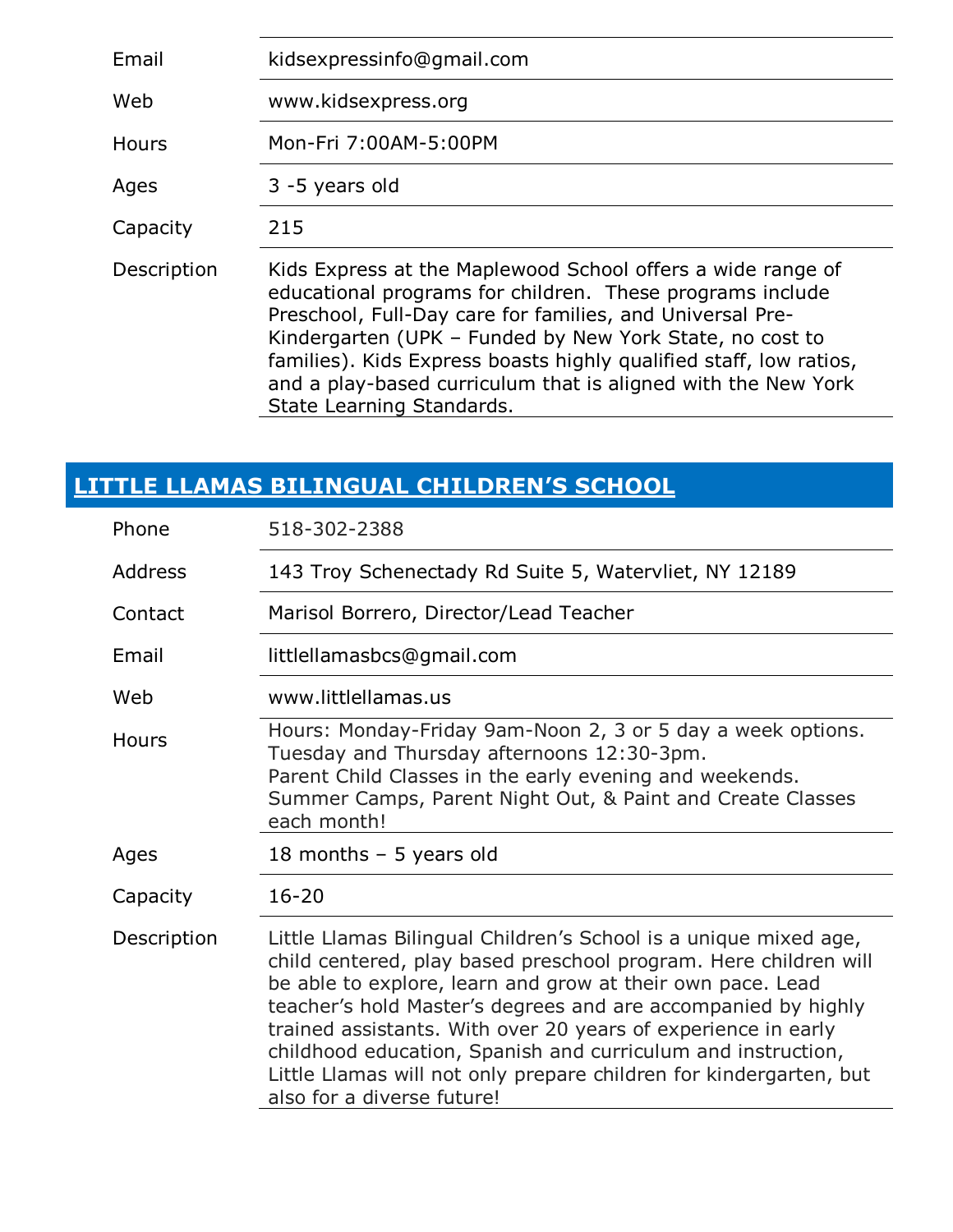| <b>LOUDONVILLE CHRISTIAN SCHOOL</b> |                                                                                                                                                                                                                           |
|-------------------------------------|---------------------------------------------------------------------------------------------------------------------------------------------------------------------------------------------------------------------------|
| Phone                               | 518-434-6051                                                                                                                                                                                                              |
| <b>Address</b>                      | 374 Loudon Road, Loudonville, NY 12211                                                                                                                                                                                    |
| Contact                             | Meg Booth, Admissions Director                                                                                                                                                                                            |
| Email                               | mbooth@lcs.org                                                                                                                                                                                                            |
| Web                                 | www.lcs.org                                                                                                                                                                                                               |
| <b>Hours</b>                        | Mon-Fri 8:00AM -3:00PM (may arrive at 7:30AM, after care until<br>5:30PM)                                                                                                                                                 |
| Ages                                | 4-year-old class (September 1 birthdate cutoff)                                                                                                                                                                           |
| Capacity                            | 20 with an assistant full time                                                                                                                                                                                            |
| Description                         | The LCS Prekindergarten class includes a technology class in the<br>tech room, science experiments taught by our high school<br>science teacher in her classroom. Library time in our beautiful<br>library and gym class. |

#### **MATER [CHRISTI SCHOOL](https://www.mcsalbany.org/)**

| Phone        | 518-489-3111                                                                                                |
|--------------|-------------------------------------------------------------------------------------------------------------|
| Address      | 35 Hurst Avenue, Albany, Ny 12208                                                                           |
| Contact      | Sr. Deborah Timmis, CSJ                                                                                     |
| Email        | dtimmis@mcsalbany.org                                                                                       |
| Website      | www.mcsalbany.org                                                                                           |
| <b>Hours</b> | $8:15$ am – 2:45pm                                                                                          |
| Ages         | 3-&-4-year-old program's                                                                                    |
| Description  | Early drop off available starting at 7:00am. Extended day<br>available for full-time students until 5:30pm. |

#### **[NEW COVENANT NURSERY SCHOOL](https://newcovenantnursery.wordpress.com/)**

Phone 518-482-8063

Address 916 Western Avenue, Albany, NY 12203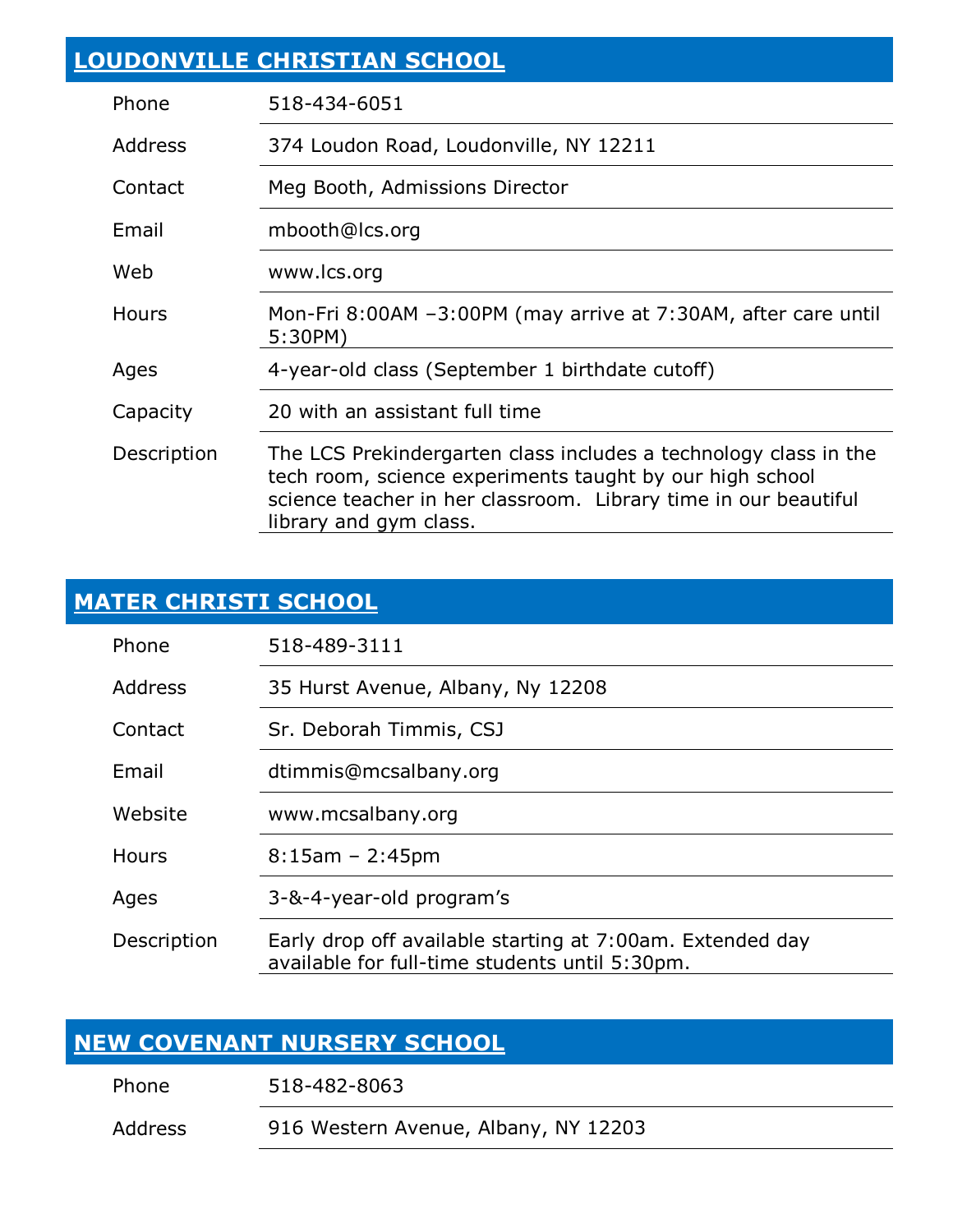| Contact     | Elizabeth Baldes                                                                                                                                                                                                                                                                                                                       |
|-------------|----------------------------------------------------------------------------------------------------------------------------------------------------------------------------------------------------------------------------------------------------------------------------------------------------------------------------------------|
| Web         | newcovenantnursery.wordpress.com                                                                                                                                                                                                                                                                                                       |
| Facebook    | New Covenant Nursery School                                                                                                                                                                                                                                                                                                            |
| Hours       | Mon/Wed/Fri 8:45-11:30                                                                                                                                                                                                                                                                                                                 |
| Ages        | School 2/3/4 years old                                                                                                                                                                                                                                                                                                                 |
| Capacity    | 18 students                                                                                                                                                                                                                                                                                                                            |
| Description | NCNS provides a child-focused, play-based curriculum that<br>develops academic, creative and social skills in a caring and<br>supportive environment. Innovative "New-trition" program<br>provides healthy classroom snacks and age-appropriate, hands-<br>on nutrition education. Diapered and potty-trained children are<br>welcome. |

### **[NEWTONVILLE PRESCHOOL](http://www.numc.net/)**

| Phone          | 518-783-1976                                                                                                                                                                                                                                                                                                                                                                                                                                                                                                                                                                                                        |
|----------------|---------------------------------------------------------------------------------------------------------------------------------------------------------------------------------------------------------------------------------------------------------------------------------------------------------------------------------------------------------------------------------------------------------------------------------------------------------------------------------------------------------------------------------------------------------------------------------------------------------------------|
| <b>Address</b> | 568 Loudon Road, Latham, NY 12110                                                                                                                                                                                                                                                                                                                                                                                                                                                                                                                                                                                   |
| Contact        | Karin Wheatley, Director                                                                                                                                                                                                                                                                                                                                                                                                                                                                                                                                                                                            |
| Email          | newtonvillepreschool1@gmail.com                                                                                                                                                                                                                                                                                                                                                                                                                                                                                                                                                                                     |
| Web            | newtonvillepreschool.weebly.com                                                                                                                                                                                                                                                                                                                                                                                                                                                                                                                                                                                     |
| Ages           | 3 & 4-year old's; Must be 3 by December 1 to attend                                                                                                                                                                                                                                                                                                                                                                                                                                                                                                                                                                 |
| Capacity       | 16 per day with 2 teachers                                                                                                                                                                                                                                                                                                                                                                                                                                                                                                                                                                                          |
| Description    | Newtonville Preschool is committed to being a child centered<br>preschool program. A curriculum implemented through teacher<br>guidance, exploratory activities and dramatic play with peers<br>provides for the social, emotional, physical and intellectual<br>development of preschool children. Daily lessons and<br>experiences will allow for the development of preschool<br>readiness. Through diversity education various traditions and<br>cultures will be explored, honored and respected.<br>Communications with parents will be emphasized as an<br>important and necessary component to the program. |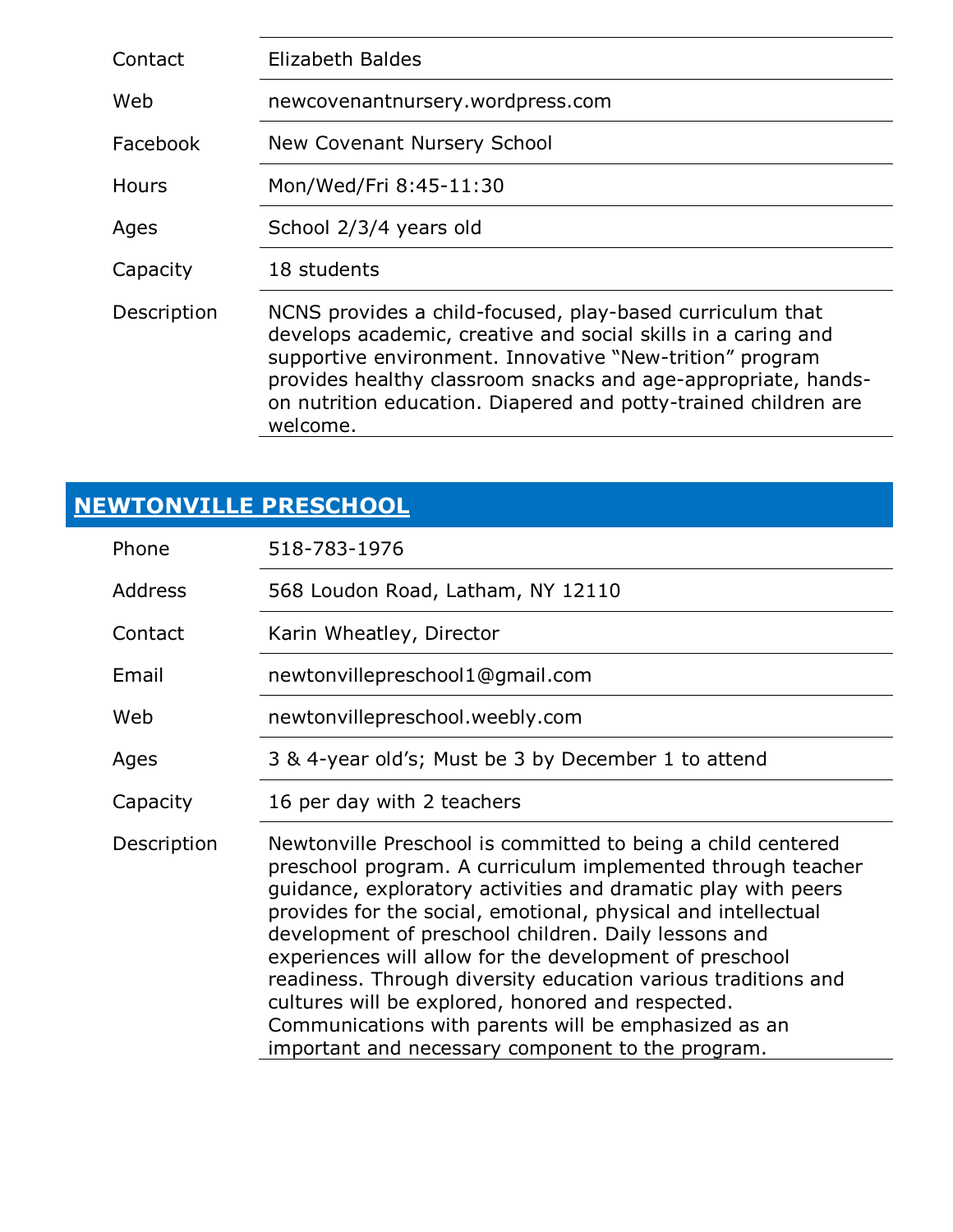| <b>NOAH'S ARK PRESCHOOL</b> |                                                                                                                                                                                                                                                                                                                                    |
|-----------------------------|------------------------------------------------------------------------------------------------------------------------------------------------------------------------------------------------------------------------------------------------------------------------------------------------------------------------------------|
| Phone                       | 518-786-7308                                                                                                                                                                                                                                                                                                                       |
| <b>Address</b>              | 28 Sparrowbush Road, Latham, NY 12110                                                                                                                                                                                                                                                                                              |
| Contact                     | Susan Bahlatzis, Director                                                                                                                                                                                                                                                                                                          |
| Email                       | noahsarkalbany@hotmail.com                                                                                                                                                                                                                                                                                                         |
| Web                         | www.noahsarkalbany.com                                                                                                                                                                                                                                                                                                             |
| Hours & Ages                | Mon/Wed/Fri 9:00-11:30 and 1:00-3:30;                                                                                                                                                                                                                                                                                              |
|                             | also, Mon-Fri 9:00-11:30 (4-year-old's);                                                                                                                                                                                                                                                                                           |
|                             | Tu/Thu 9:00-11:30 and 1:00-3:30 (3-year-old's)                                                                                                                                                                                                                                                                                     |
| Capacity                    | 18-3 yrs. old in two classes with 9 students each<br>48 - 4 yrs. old in three classes.                                                                                                                                                                                                                                             |
|                             | Two morning classes of 12 each and two afternoon classes of 12<br>students.                                                                                                                                                                                                                                                        |
| Description                 | Noah's Ark offers a program that is age-appropriate, yet<br>responsive to the varied needs, interest, and abilities of each<br>child. Children are encouraged to develop an awareness of<br>themselves, their loving God, and their world, through hands on<br>learning, music, art, dramatic play and literature. Field trips and |

### **[NRC NURSERY SCHOOL AND PRESCHOOL](https://www.niskayunareformed.org/education/nursery-school/)**

| Phone        | 518-785-5575                                                                                                            |
|--------------|-------------------------------------------------------------------------------------------------------------------------|
| Address      | 3041 Troy-Schenectady Road, Niskayuna, NY 12309                                                                         |
| Contact      | Kathy Mausert                                                                                                           |
| Email        | office@niskayunareformed.org                                                                                            |
| Web          | www.niskayunareformed.org/education/nursery-school                                                                      |
| <b>Hours</b> | Tu/Thu 9:15AM-12:00PM (3 years old)                                                                                     |
| Ages         | Mon/Wed/Fri 9:15AM-12:00PM (4 years old)<br>3 & 4-year old's                                                            |
| Capacity     |                                                                                                                         |
| Description  | We are a community preschool that has been helping children<br>grow since 1961. We help children develop social skills, |

cooking are also part of the program. Open September-June.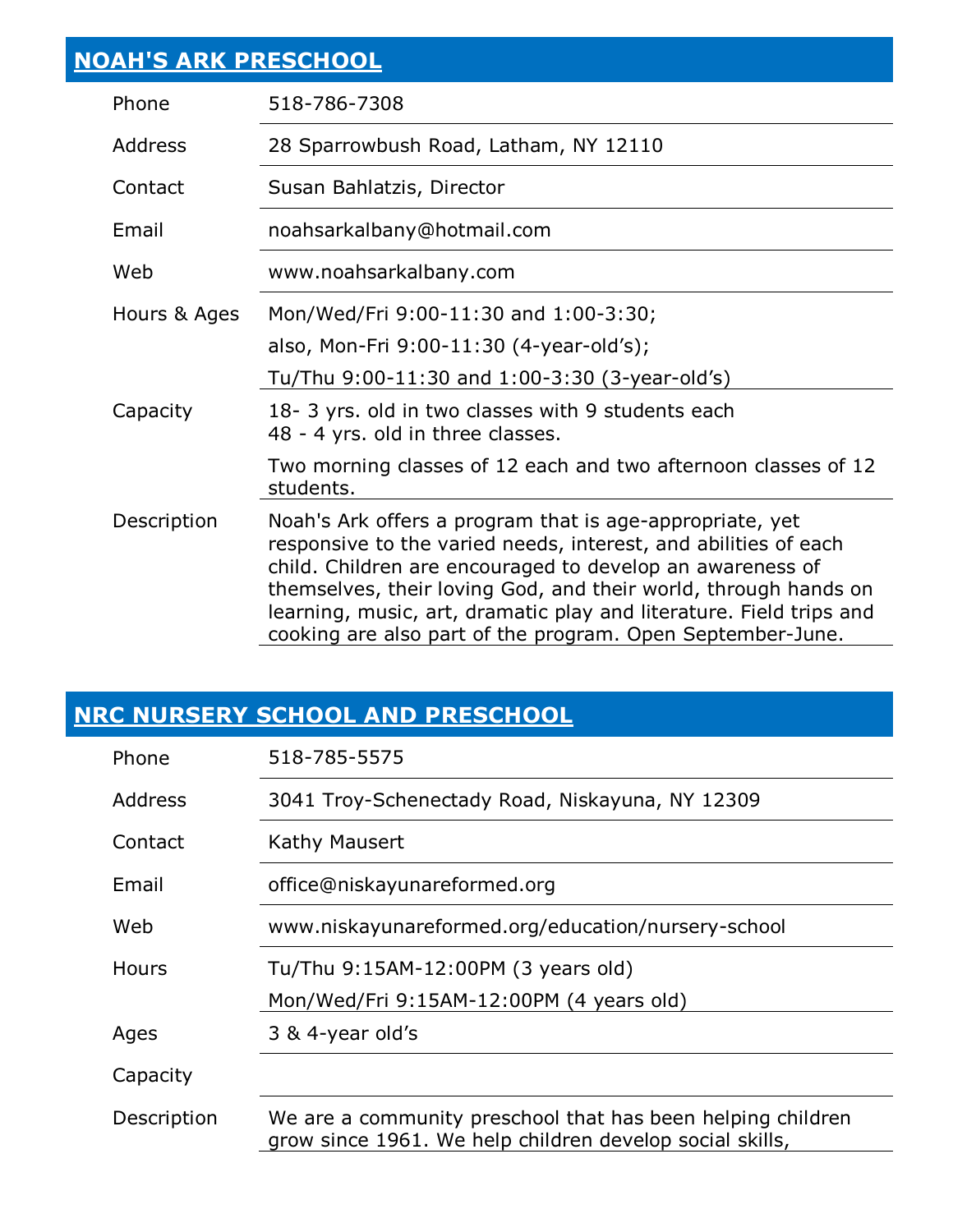emotional growth and motor skills in a non-pressuring learning environment.

#### **[THE NURSERY SCHOOL AT THE COLLEGE OF SAINT ROSE](https://www.strose.edu/campus-offices/nursery-school/)**

| Phone          | 518-337-2337                                                                                                                                                                                                                                                                                                                                                                                                                                                                                                                                                                                                                                                                                                                                                                                                                                                                                                                                                                                                                   |
|----------------|--------------------------------------------------------------------------------------------------------------------------------------------------------------------------------------------------------------------------------------------------------------------------------------------------------------------------------------------------------------------------------------------------------------------------------------------------------------------------------------------------------------------------------------------------------------------------------------------------------------------------------------------------------------------------------------------------------------------------------------------------------------------------------------------------------------------------------------------------------------------------------------------------------------------------------------------------------------------------------------------------------------------------------|
| <b>Address</b> | 432 Western Avenue, Albany, NY 12203                                                                                                                                                                                                                                                                                                                                                                                                                                                                                                                                                                                                                                                                                                                                                                                                                                                                                                                                                                                           |
| Contact        | Laura Sorrentino                                                                                                                                                                                                                                                                                                                                                                                                                                                                                                                                                                                                                                                                                                                                                                                                                                                                                                                                                                                                               |
| Email          | sorrentl@strose.edu                                                                                                                                                                                                                                                                                                                                                                                                                                                                                                                                                                                                                                                                                                                                                                                                                                                                                                                                                                                                            |
| Hours          | 3-year old's: Mon/Tu/Thu/Fri 8:30-11:00AM (part time options<br>available);                                                                                                                                                                                                                                                                                                                                                                                                                                                                                                                                                                                                                                                                                                                                                                                                                                                                                                                                                    |
|                | 4-year old's: Mon-Fri 12:00-3:00PM (part time options available)                                                                                                                                                                                                                                                                                                                                                                                                                                                                                                                                                                                                                                                                                                                                                                                                                                                                                                                                                               |
| Ages           | 3-year-old program: Children must turn 3 by December 1.<br>4-year-old program: Children must turn 4 by December 1.                                                                                                                                                                                                                                                                                                                                                                                                                                                                                                                                                                                                                                                                                                                                                                                                                                                                                                             |
| Capacity       | 12 (3 years old); 14 (4 years old)                                                                                                                                                                                                                                                                                                                                                                                                                                                                                                                                                                                                                                                                                                                                                                                                                                                                                                                                                                                             |
| Description    | The nursery school program provides a child-centered,<br>developmentally appropriate early childhood environment that<br>supports children's emerging language, literacy, cognitive,<br>physical, and social skills. Because preschoolers learn best<br>through active engagement with their world, the nursery school<br>classroom provides opportunities to explore and manipulate<br>materials in a variety of interest areas. Children are encouraged<br>to investigate, ask questions, draw conclusions and make<br>discoveries in centers which offer diverse options for learning.<br>Centers with a focus on Dramatic Play, Block Play, Art, Science,<br>Social Studies, Math and Language Arts promote the<br>development of initiative and independence, and present<br>children with an array of appealing choices for exploration.<br>Interactions with peers and adults assist them in developing the<br>ability to think critically, work cooperatively and problem-solve<br>about relevant, meaningful content. |

#### **[OUR LADY OF VICTORY EARLY CHILDHOOD PROGRAM](https://www.facebook.com/pages/category/Preschool/Our-Lady-of-Victory-Early-Childhood-113638090279198/)**

| Phone   | 518-274-6202                        |
|---------|-------------------------------------|
| Address | 451 Marshland Court, Troy, NY 12180 |
| Contact | <b>Tiffany Fitzgerald</b>           |
| Email   | olvprek@olvols.org                  |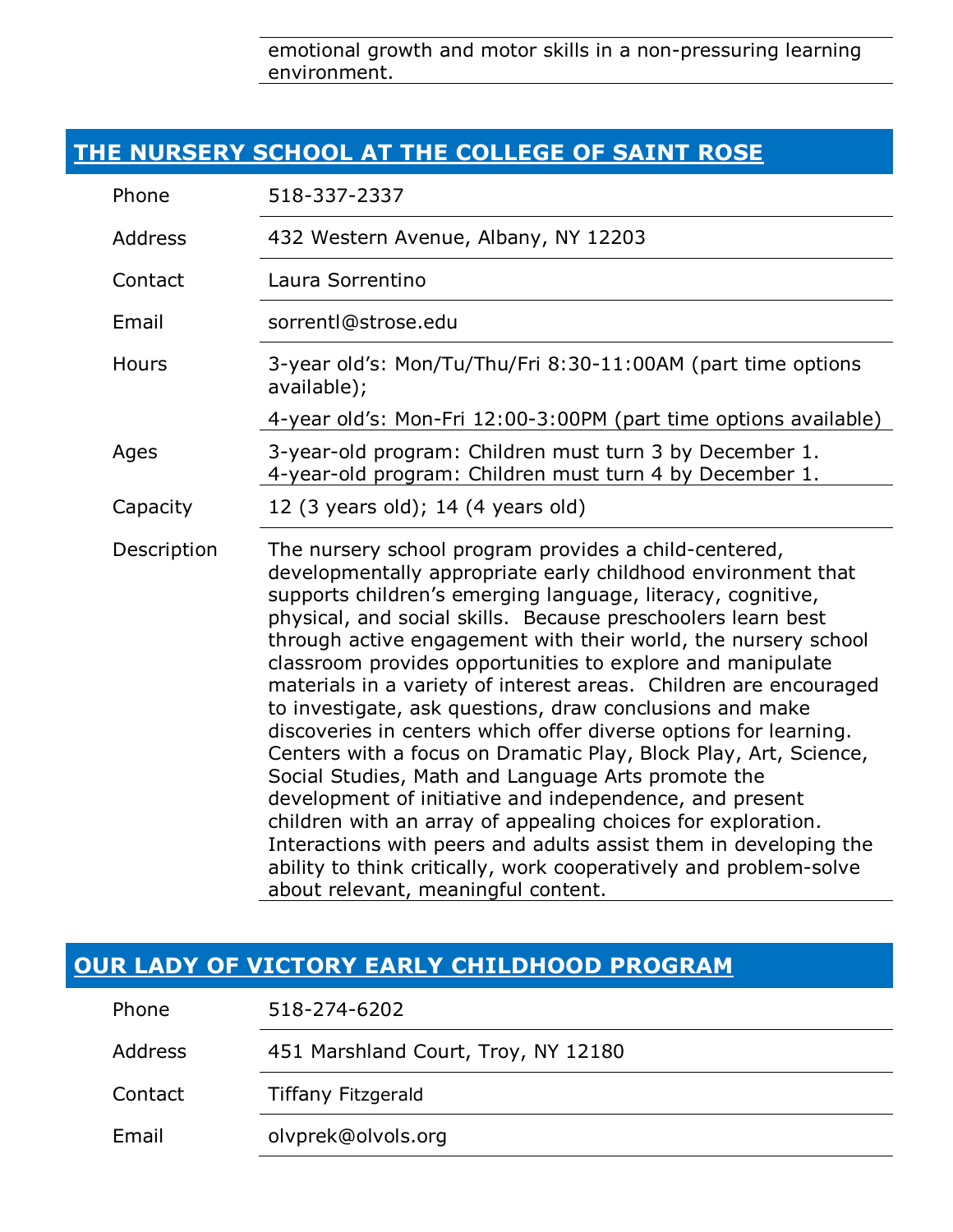| Web          | www.olvols.org                                         |                  |
|--------------|--------------------------------------------------------|------------------|
| <b>Hours</b> | FT Session $-$ Monday $-$ Friday                       | 8:00am to 2:00pm |
|              | PT Sessions - Monday-Wednesday-Friday 8:00am to 2:00pm |                  |
|              | Tuesday & Thursdays                                    | 8:00am to 2:00pm |
| Ages         | 3 and 4-year old's (children need to be potty trained) |                  |
| Capacity     | 54                                                     |                  |

### **[OUR SAVIOR'S LUTHERAN](https://www.oursaviors.com/) SCHOOL**

| Phone          | 518-459-2273                                                                                                                                                                                                                                                                                                                                                                                                                                         |
|----------------|------------------------------------------------------------------------------------------------------------------------------------------------------------------------------------------------------------------------------------------------------------------------------------------------------------------------------------------------------------------------------------------------------------------------------------------------------|
| <b>Address</b> | 63 Mountain View Avenue, Albany, NY 12205                                                                                                                                                                                                                                                                                                                                                                                                            |
| Contact        | John Richardson, Principal                                                                                                                                                                                                                                                                                                                                                                                                                           |
|                | Danielle Cooper, Admissions Director                                                                                                                                                                                                                                                                                                                                                                                                                 |
|                | Cathie-Rose Michaud, Preschool Coordinator                                                                                                                                                                                                                                                                                                                                                                                                           |
| Email          | contactus@oursaviors.com, jrichardson@oursaviors.com, or<br>dcooper@oursaviors.com                                                                                                                                                                                                                                                                                                                                                                   |
| Web            | www.oursaviors.com                                                                                                                                                                                                                                                                                                                                                                                                                                   |
| Hours          | Mon-Fri 8:00AM-11:30 or 3:00;                                                                                                                                                                                                                                                                                                                                                                                                                        |
|                | afterschool program ends at 6:00PM                                                                                                                                                                                                                                                                                                                                                                                                                   |
| Ages           | 3 and 4-year old's                                                                                                                                                                                                                                                                                                                                                                                                                                   |
| Description    | OSCS is dedicated to providing a safe, loving environment where<br>preschool children are encouraged to develop an awareness of<br>themselves, their God who loves them, and the world around<br>them. There is an emphasis on learning through play, skill and<br>communication development as well as academic and social<br>readiness. Fine and gross motor development, along with self-<br>expression through music and art is also emphasized. |

### **[PEEK-A-BOO PRESCHOOL](http://peek-a-boo-preschool.business.site/)**

| Phone   | 518-265-9694                            |
|---------|-----------------------------------------|
| Address | 260 Osborne Road, Loudonville, NY 12211 |
| Contact | Kimberly Celona, Director               |
| Email   | peekabooprek@gmail.com                  |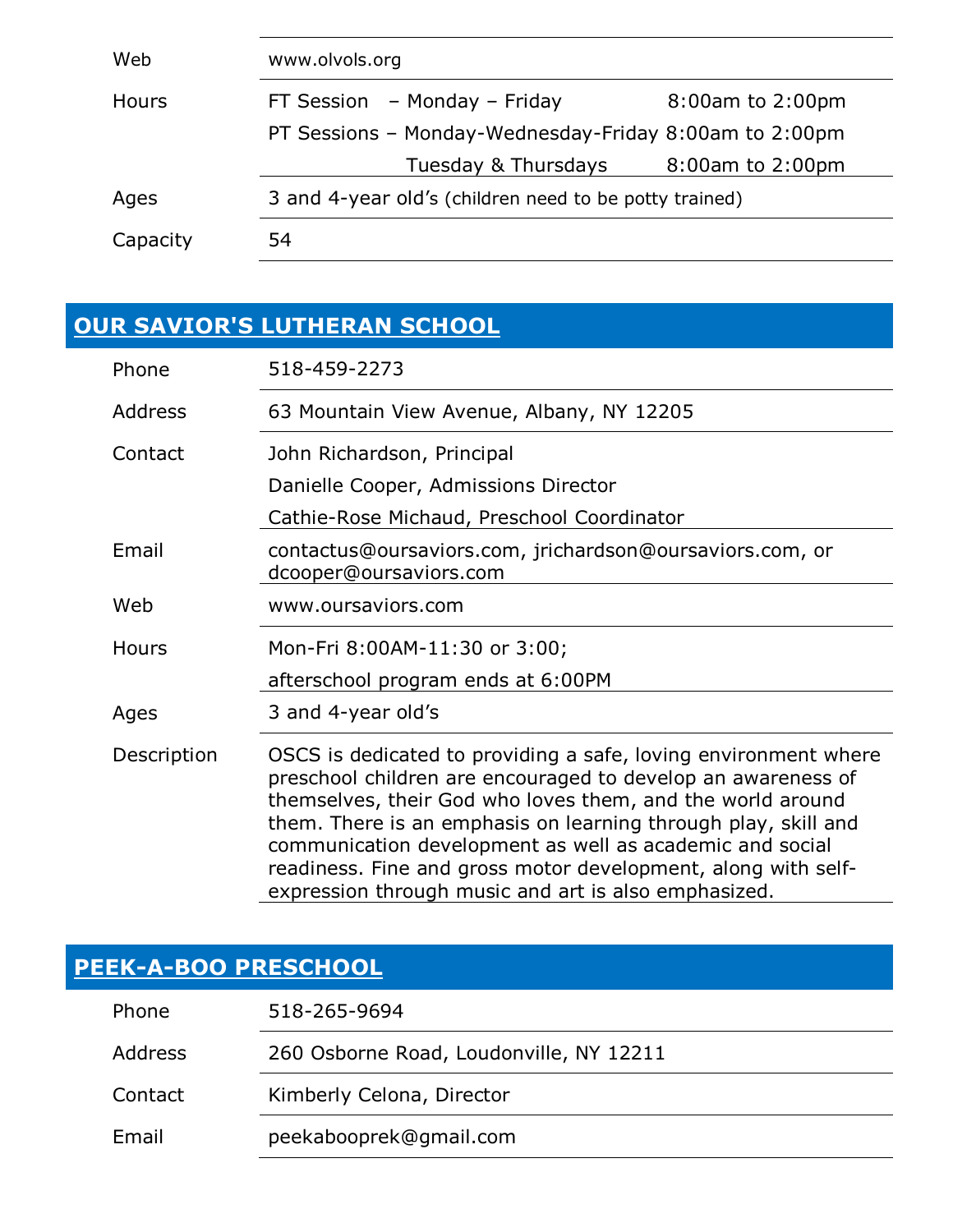| Web          | peek-a-boo-preschool.business.site                                                                                                                                                                                                                |
|--------------|---------------------------------------------------------------------------------------------------------------------------------------------------------------------------------------------------------------------------------------------------|
| <b>Hours</b> | $M-F 9:15am - 12:15pm$<br>Tu/Thu 12:30pm - 2:45pm;                                                                                                                                                                                                |
|              |                                                                                                                                                                                                                                                   |
| Ages         | 4 & 5-year old's                                                                                                                                                                                                                                  |
| Capacity     |                                                                                                                                                                                                                                                   |
| Description  | Small family preschool program. Children do not need to be<br>potty trained to enroll. We gear toward skill based instruction<br>rather than age based, and believe children learn best through<br>play, movement, music and hands on activities. |

### **[ROBERT C. PARKER SCHOOL](http://www.parkerschool.org/)**

| Phone        | 518-286-3449                                       |
|--------------|----------------------------------------------------|
| Address      | 4254 NY Route 43, North Greenbush, NY 12198        |
| Contact      | Matt Thornton, Director Admissions                 |
| Email        | mthornton@parkerschool.org                         |
| Web          | parkerschool.org                                   |
| <b>Hours</b> | 8:30AM - 3:45PM; before and aftercare available    |
| Ages         | Pre-K – $8th$ grade with a 18mo-3-year old program |
| Capacity     | $30+$                                              |

## **[ST. AMBROSE SCHOOL](https://www.stambroselatham.com/school)**

| Phone          | 518-785-6453                                  |
|----------------|-----------------------------------------------|
| <b>Address</b> | 347 Old Loudon Road, Latham, NY 12110         |
| Contact        | Lily Spera, Principal                         |
| Email          | lily.spera@stambroselatham.com                |
| Web            | stambroselatham.com/school                    |
| <b>Hours</b>   | Academic year 8:15-2:45;                      |
|                | morning and aftercare also provided 7:15-5:30 |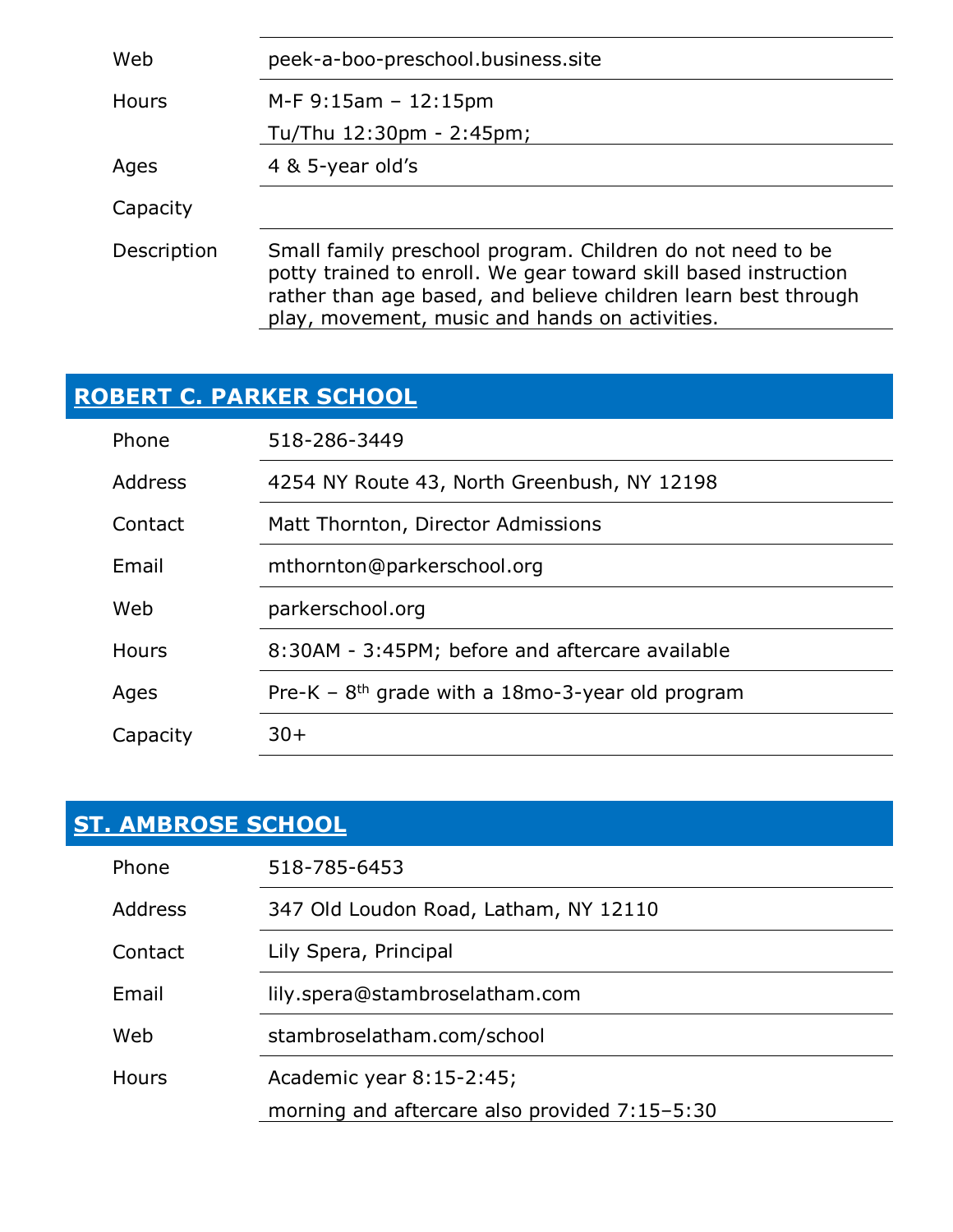Ages 3-year old's (Mon/Wed/Fri or Tu/Thu or Mon-Fri full day); 4-year old's (Mon/Wed/Fri or Tu/Thu or Mon-Fri full day) Capacity 18 per class

| <b>SAINT GREGORY'S SCHOOL</b> |                                                                                                                                                                                                                                                                                                                                                                                                                                                                                                                                                                                                                                                                                                                                       |
|-------------------------------|---------------------------------------------------------------------------------------------------------------------------------------------------------------------------------------------------------------------------------------------------------------------------------------------------------------------------------------------------------------------------------------------------------------------------------------------------------------------------------------------------------------------------------------------------------------------------------------------------------------------------------------------------------------------------------------------------------------------------------------|
| Phone                         | 518-785-6621                                                                                                                                                                                                                                                                                                                                                                                                                                                                                                                                                                                                                                                                                                                          |
| <b>Address</b>                | 121 Old Niskayuna Road, Loudonville, NY 12211-1399                                                                                                                                                                                                                                                                                                                                                                                                                                                                                                                                                                                                                                                                                    |
| Contact                       | Mrs. Kathryn T. Helm, Head of School                                                                                                                                                                                                                                                                                                                                                                                                                                                                                                                                                                                                                                                                                                  |
| Email                         | khelm@saintgregorysschool.org                                                                                                                                                                                                                                                                                                                                                                                                                                                                                                                                                                                                                                                                                                         |
| <b>Hours</b>                  | 8:00-3:20 full day;                                                                                                                                                                                                                                                                                                                                                                                                                                                                                                                                                                                                                                                                                                                   |
|                               | 8:00-11:30 half-day or until 12:30 with lunch;                                                                                                                                                                                                                                                                                                                                                                                                                                                                                                                                                                                                                                                                                        |
|                               | before and aftercare available (7:30-8:00AM/3:20-6:00PM);                                                                                                                                                                                                                                                                                                                                                                                                                                                                                                                                                                                                                                                                             |
|                               | Pre-K3 Options - 2/3/4/5 half or full-days;                                                                                                                                                                                                                                                                                                                                                                                                                                                                                                                                                                                                                                                                                           |
|                               | Pre-K4 Options - 5 half or full-days                                                                                                                                                                                                                                                                                                                                                                                                                                                                                                                                                                                                                                                                                                  |
| Ages                          | 2-5-year old's                                                                                                                                                                                                                                                                                                                                                                                                                                                                                                                                                                                                                                                                                                                        |
| Capacity                      | 14 children per class                                                                                                                                                                                                                                                                                                                                                                                                                                                                                                                                                                                                                                                                                                                 |
| Description                   | Saint Gregory's School provides an exemplary early childhood<br>program that ensures individual developmental needs are met.<br>On our beautiful 22-acre campus children engage in daily outside<br>play, including seasonal recreational activities and nature<br>exploration. Our early childhood teachers deliver a structured,<br>comprehensive curriculum, and dedicate afternoons for<br>additional enrichment activities, including science, technology,<br>engineering, and math challenges. In addition, our qualified Pre-<br>K through Grade 8 faculty ensure that even our youngest<br>learners participate in Spanish, music, physical education, and<br>art classes on a weekly basis to optimize personal development. |

#### **[SAINT KATERI TEKAKWITHA PARISH SCHOOL](http://www.stkateriparish.org/)**

| Phone   | 518-382-8225                           |
|---------|----------------------------------------|
| Address | 1801 Union Street, Niskayuna, NY 12309 |
| Contact | Tosha Grimmer, Principal               |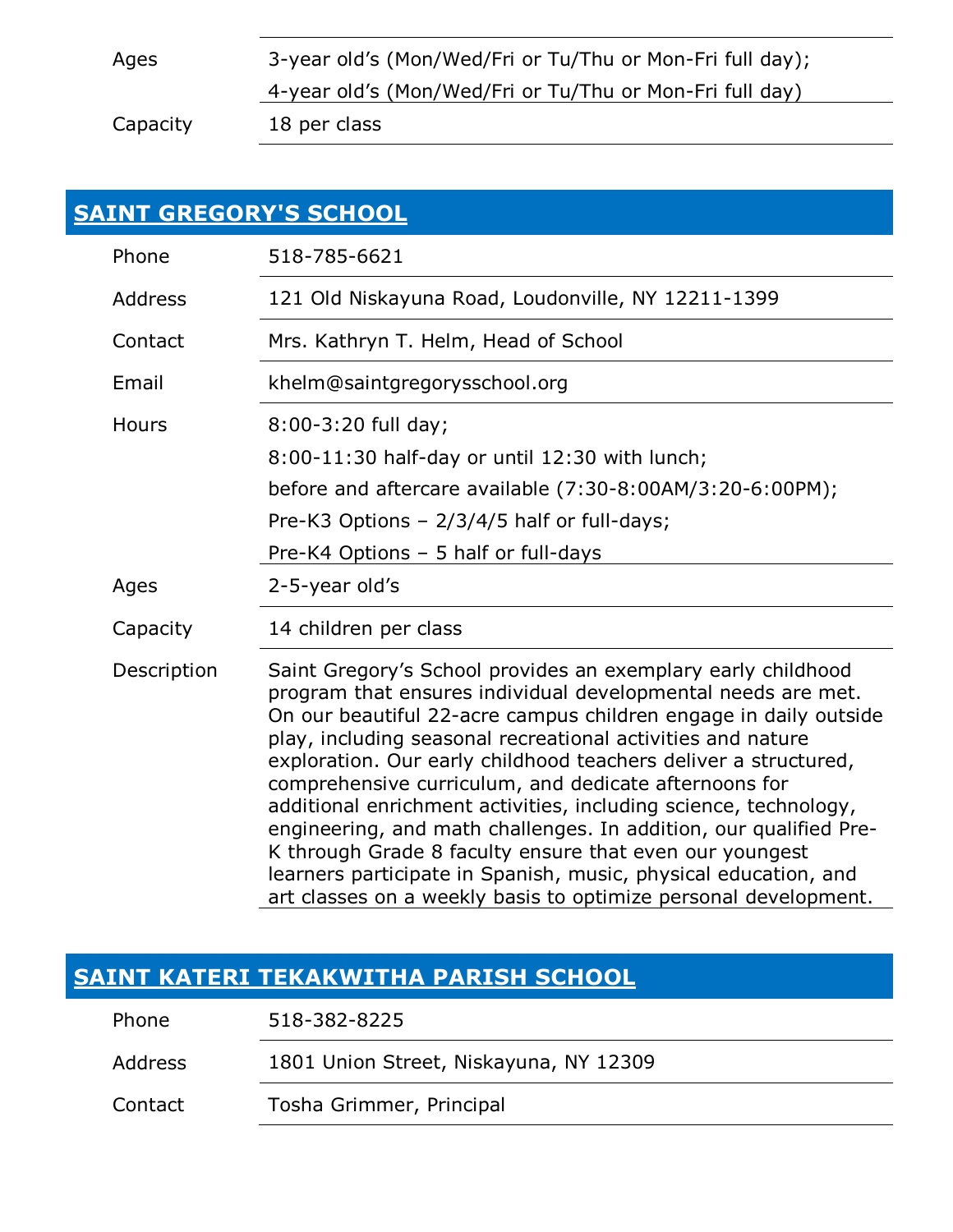| Email | principal@stkaterischool.org                |
|-------|---------------------------------------------|
| Hours | School Year Calendar (8:00-3:00);           |
|       | Wrap Around Care (7:00-8:00 and 3:00-6:00); |
|       | Vacation Programs available                 |
| Ages  | 3-5 years, K-grade 5                        |

### **[ST. PIUS X SCHOOL](http://www.stpius-x.com/)**

| Phone        | 518-465-4539                                                                                     |
|--------------|--------------------------------------------------------------------------------------------------|
| Address      | 75 Upper Loudon Road, Loudonville, NY 12211                                                      |
| Contact      | Danielle Cox, Principal                                                                          |
| Email        | dcox@stpius-x.com                                                                                |
| Web          | www.stpius-x.com                                                                                 |
| <b>Hours</b> | 7:30AM-6:00PM (half-day and full-day programs available)                                         |
| Ages         | 3 & 4-year old's, K-8th                                                                          |
| Capacity     | 22 per class                                                                                     |
| Description  | Early drop off, afterschool care, curriculum includes PE, art,<br>music, library and technology. |

### **[ST. THOMAS THE APOSTLE SCHOOL](http://www.stthomas-school.org/)**

| Phone          | 518-439-5573                                            |
|----------------|---------------------------------------------------------|
| <b>Address</b> | 42 Adams Place, Delmar, NY 12054                        |
| Contact        | Adam C. Biggs, Principal                                |
|                | Jennifer Murphy, Associate for Enrollment & Advancement |
| Email          | jmurphy@stthomas-school.org                             |
| Web            | www.stthomas-school.org                                 |
| <b>Hours</b>   | Tue/Thu 8:00am-2:00pm Full Day Pre-K3;                  |
|                | Mon/Wed/Fri 8:30am-11:30am Pre-k 4;                     |
|                | Mon/Wed/Fri 12:15-3:15pm Pre-k 3/4;                     |
|                | Mon-Fri 7:45am-3:15pm Full Day Pre-K 4                  |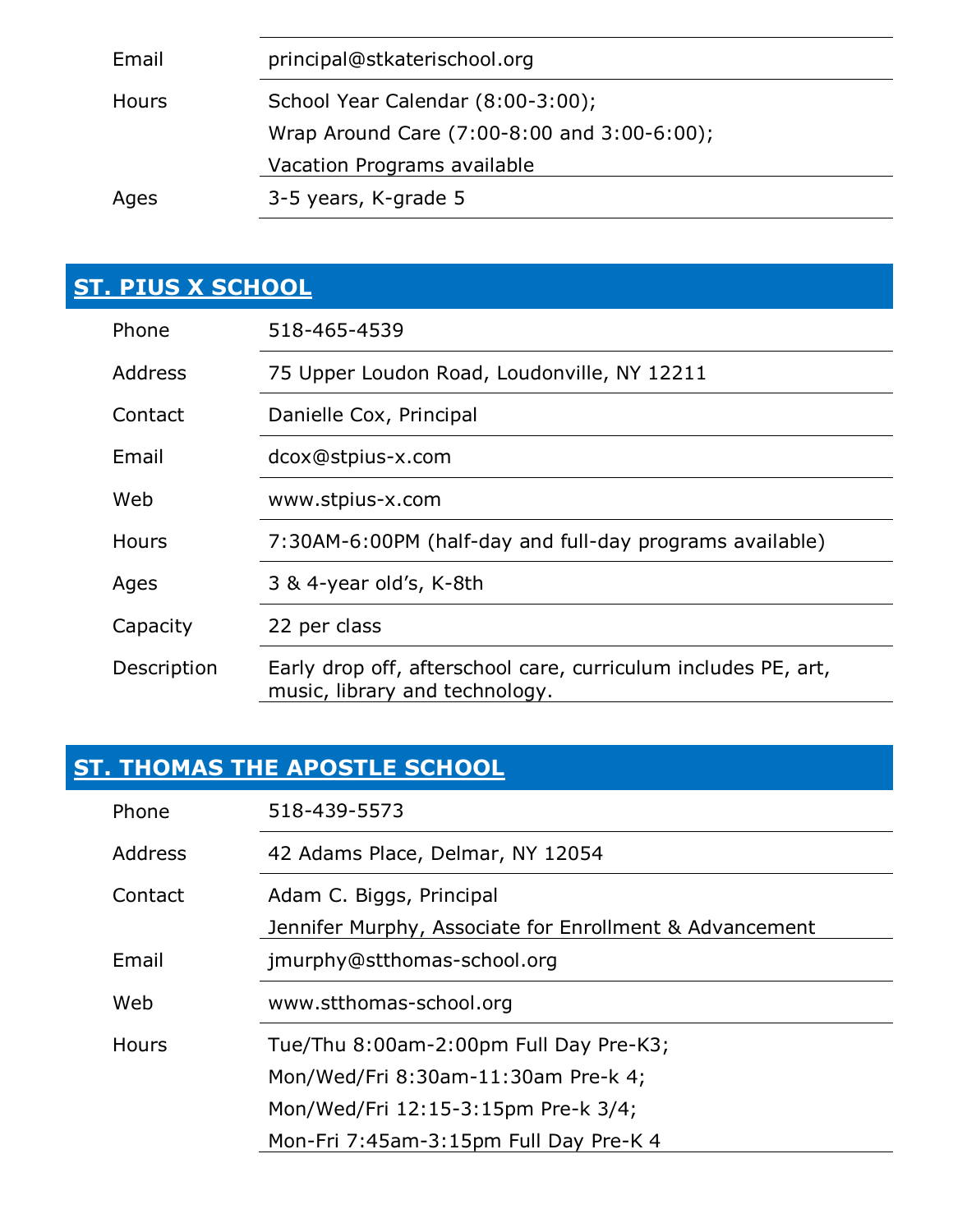|             | *please inquire about After Care as well                                                                                                                                                                                                                                                                                                                                                                                                             |
|-------------|------------------------------------------------------------------------------------------------------------------------------------------------------------------------------------------------------------------------------------------------------------------------------------------------------------------------------------------------------------------------------------------------------------------------------------------------------|
| Ages        | 3 & 4-year old's                                                                                                                                                                                                                                                                                                                                                                                                                                     |
| Capacity    | 1:6 teacher-student ratio (Pre-K 3);                                                                                                                                                                                                                                                                                                                                                                                                                 |
|             | 1:8 teacher-student ratio (Pre-K 4)                                                                                                                                                                                                                                                                                                                                                                                                                  |
| Description | St. Thomas the Apostle School offers a nurturing,<br>compassionate, faith-based preschool program for 3 and 4-year-<br>old children, providing early socialization, kindergarten readiness<br>and unique educational experiences and opportunities for your<br>child. Spanish, Physical Education, Music and Art begin in Pre-K.<br>Our school is Pre-K through 8 <sup>th</sup> Grade. Transportation may be<br>available (K-8 <sup>th</sup> Grade). |

### **[SONSHINE PATCH PRESCHOOL](https://www.facebook.com/pages/Sonshine-Patch-Pre-School/201474922811)**

| Phone        | 518-237-5543                               |
|--------------|--------------------------------------------|
| Address      | 123 Mohawk Street, Cohoes, NY 12047        |
| Contact      | Stacey Woods, Director                     |
| Email        | sonshine.patch.preschool@gmail.com         |
| <b>Hours</b> | Mon/Wed/Fri 3, 4, 5-year old's 8:30-11:30; |
|              | Tu/Thu 2-year old's 8:30-11:30             |
| Ages         | 2-5 years old                              |
| Description  | Christian based, academic learning.        |

#### **[SOUTH COLONIE SCHOOL DISTRICT UNIVERSAL PRE-K](https://www.southcolonieschools.org/)**

| Phone        | 518-869-6759                         |
|--------------|--------------------------------------|
| Address      | 68 Waterman Avenue, Albany, NY 12205 |
| Contact      | William Boardman                     |
| Email        | boardmanw@scolonie.org               |
| Web          | www.southcolonieschools.org          |
| <b>Hours</b> | Mon-Fri; morning session 9:00-11:30; |
|              | afternoon session 12:30-3:00         |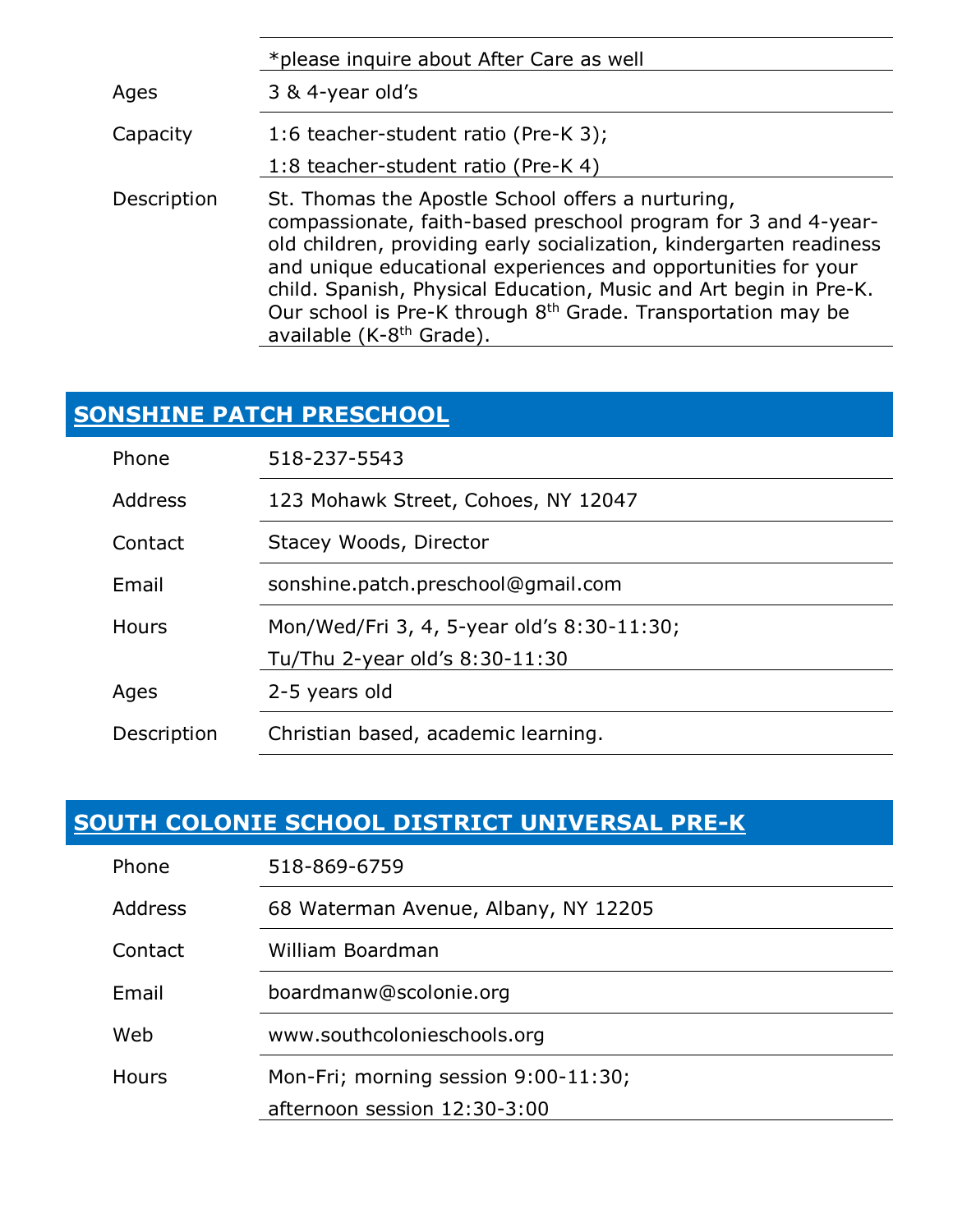| Ages        | must be 4 by December 1                                                                                                                                                                                                                                                                                                                                  |
|-------------|----------------------------------------------------------------------------------------------------------------------------------------------------------------------------------------------------------------------------------------------------------------------------------------------------------------------------------------------------------|
| Capacity    | 144                                                                                                                                                                                                                                                                                                                                                      |
| Description | The South Colonie Universal Pre-K program is open to any<br>child/family living in the South Colonie School District.<br>Enrollment for this FREE program is done through a lottery-<br>based system. The 5 day/week, half-day program (morning and<br>afternoon sessions) is located in 2 of our elementary buildings -<br>Saddlewood and Roessleville. |

#### **[STEPPING STONE PRESCHOOL AND DAYCARE CENTER](http://www.steppingstonepreschoolanddaycare.com/)**

| Phone       | 518-786-1112                             |
|-------------|------------------------------------------|
| Address     | 1003 New Loudon Road, Cohoes, NY 12047   |
| Contact     | Dr. Lynn Fischer, Director               |
| Email       | lfstepstn@gmail.com                      |
| Web         | www.steppingstonepreschoolanddaycare.com |
| Hours       | Mon-Fri 7:00AM-6:00PM, year-round        |
| Ages        | 8 1/2 weeks - until Kindergarten         |
| Capacity    | 70                                       |
| Description | Daycare and preschool                    |

### **[SUSAN ODELL TAYLOR SCHOOL](http://taylorschool.org/)**

| Phone        | 518-274-4994                                                                                                |
|--------------|-------------------------------------------------------------------------------------------------------------|
| Address      | 116 Pinewoods Avenue, Troy, NY 12180                                                                        |
| Contact      | Meagan Duncan, Director                                                                                     |
| Email        | mduncan@taylorschool.org                                                                                    |
| Web          | www.taylorschool.org                                                                                        |
| <b>Hours</b> | Mon-Fri, Part/Full Time options, September-June<br>8:30-3:20 school day; eight-week summer camp June-August |
| Ages         | 3 - 5 years old                                                                                             |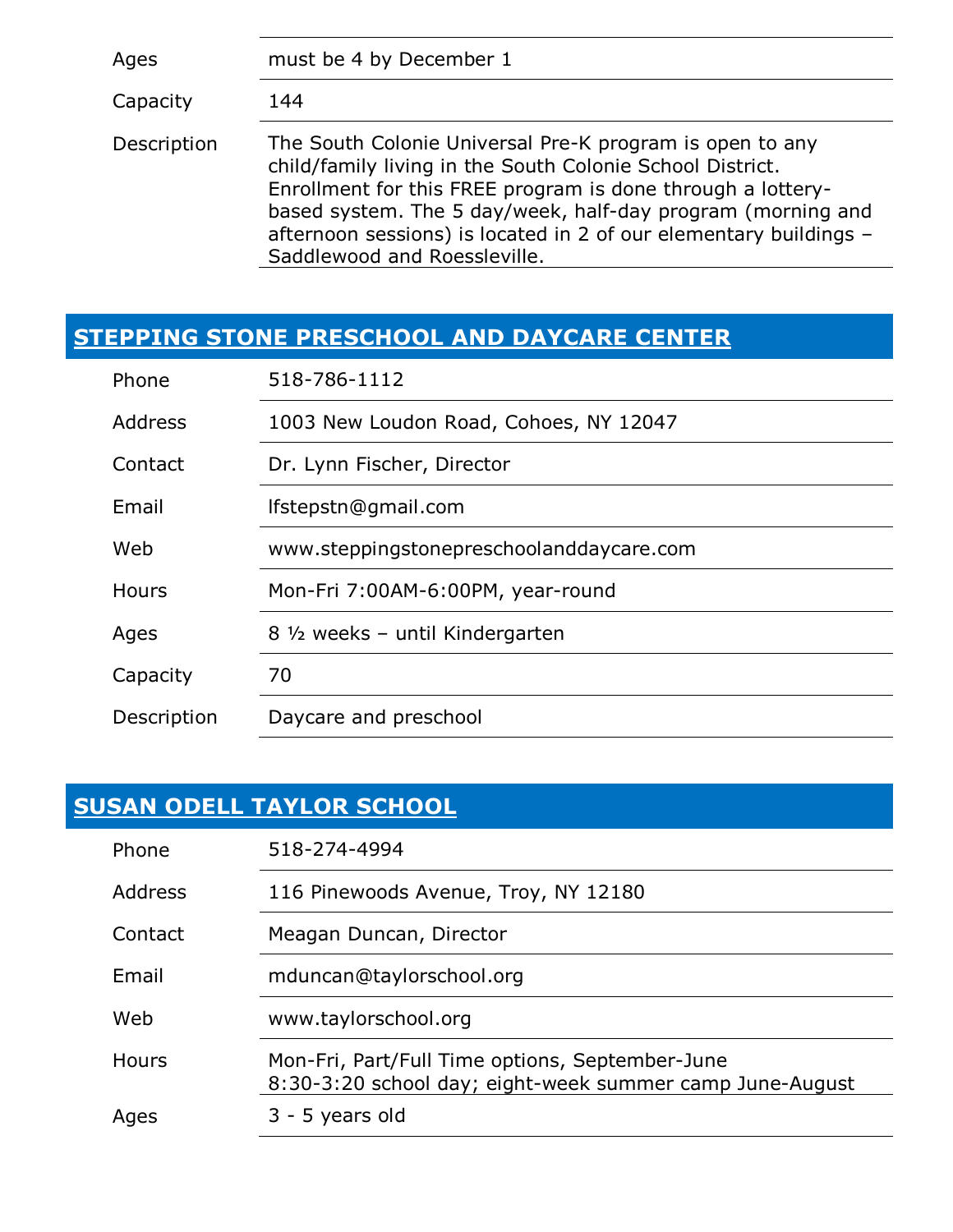|                | TWO BY TWO NURSERY SCHOOL                                                                                                                                |
|----------------|----------------------------------------------------------------------------------------------------------------------------------------------------------|
| Phone          | 518-786-1649                                                                                                                                             |
| <b>Address</b> | 109 Forts Ferry Road, Latham, NY 12110                                                                                                                   |
| Contact        | Sarah Huiest                                                                                                                                             |
| Email          | 2by2sarah@gmail.com                                                                                                                                      |
| Web            | www.twobytwoschool.com                                                                                                                                   |
| <b>Hours</b>   | Mon/Wed/Fri 9:00AM-12:00PM (3.5-4-year old's)<br>Tu/Thu 9:00AM-12:00PM (2.5-3-year old's)<br>Mon-Fri 9:00AM-12:00PM (4-year old's), limited availability |
| Ages           | $2.5 - 5$ -year old's                                                                                                                                    |
| Capacity       | 34                                                                                                                                                       |
| Description    | Our goal is to guide children in social adjustment and to set the<br>basis for primary education. Independence and self-confidence<br>will be stressed.  |

# **[VOORHEESVILLE COMMUNITY PRESCHOOL](https://www.facebook.com/pages/category/Preschool/Voorheesville-Community-Preschool-223053364402400/)**

| Phone        | 518-765-3265                                                                 |
|--------------|------------------------------------------------------------------------------|
| Address      | 68 Maple Avenue, Voorheesville, NY 12186                                     |
| Contact      | Renee Crisafulli                                                             |
| Email        | ducky92@aol.com                                                              |
| <b>Hours</b> | Mon-Fri 9:00-11:30<br>(Mon/Wed/Fri four-year old's, Tu/Thu three-year old's) |
| Ages         | 3-4 years old                                                                |
| Capacity     | 16 (four-year old's);<br>14 (three-year old's)                               |
| Description  | This is a cooperative preschool that highly values parent<br>participation.  |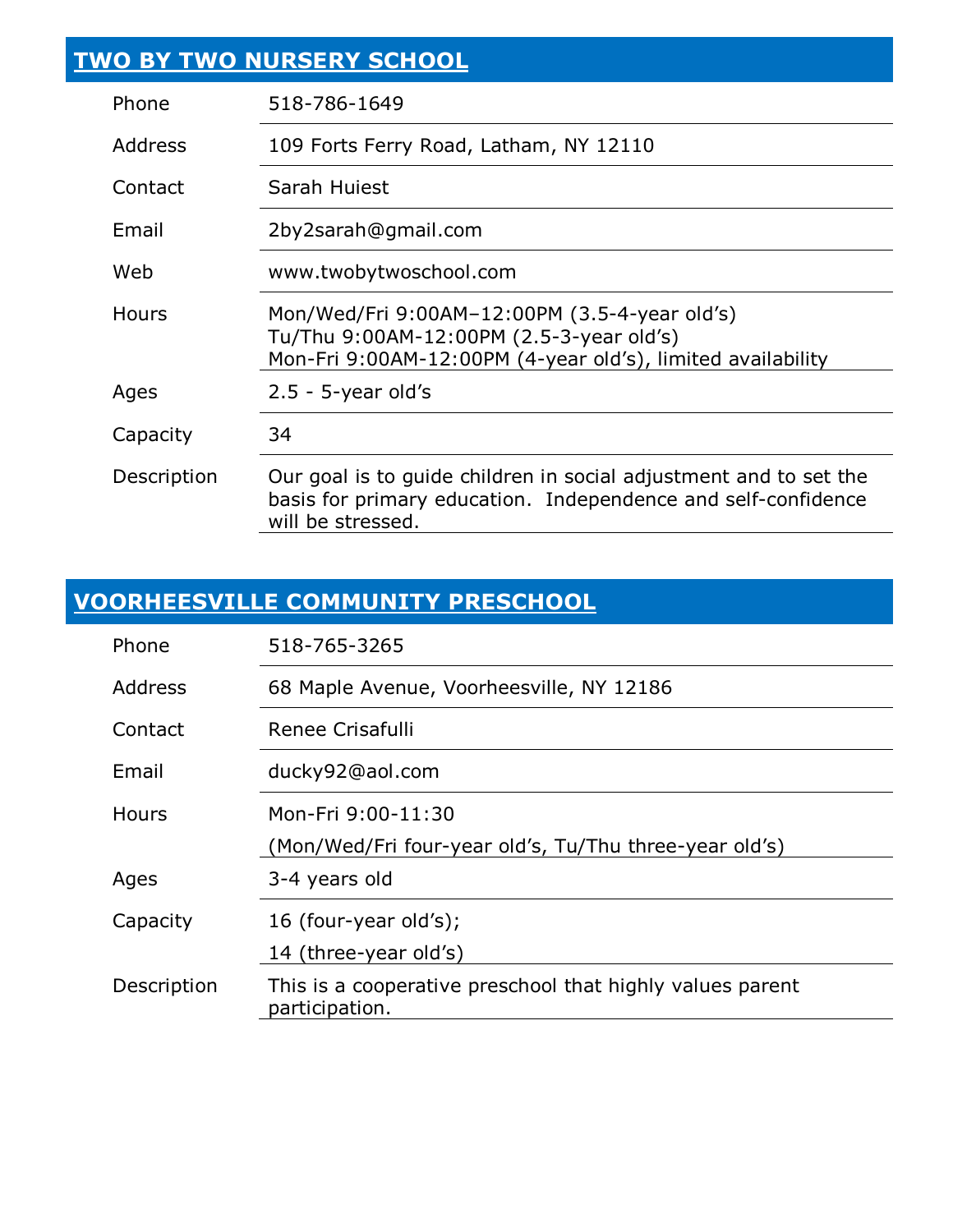#### **[WOODLAND HILL MONTESSORI SCHOOL](http://www.woodlandhill.org/)**

| Phone          | 518-283-5400                                  |
|----------------|-----------------------------------------------|
| <b>Address</b> | 100 Montessori Pl., North Greenbush, NY 12144 |
| Contact        | Susan Kambrich                                |
| Email          | skambrich@woodlandhill.org                    |
| <b>Hours</b>   | Mon-Fri 7:30AM-6:00PM                         |
| Ages           | 18 months - 8th grade                         |
| Capacity       | 280                                           |

## **Daycare Centers**

#### **A MERRY HEART NYS REGISTERED DAY CARE**

| Phone        | 518-258-1852                                                                             |
|--------------|------------------------------------------------------------------------------------------|
| Address      | 204 Boght Road, Watervliet, NY 12209                                                     |
| Contact      | Rosemarie Cremella                                                                       |
| Email        | amerryheart2me@yahoo.com                                                                 |
| <b>Hours</b> | Mon-Fri 7:40AM-5:30PM                                                                    |
| Ages         | 8 weeks to 12 years                                                                      |
| Capacity     | 8 (2 school aged)                                                                        |
| Description  | Children are taught according to their personality and needs.<br>Every child is special. |

#### **[BETHLEHEM PRESCHOOL, INC.](http://www.bethlehempreschool.com/)**

| Phone   | 518-463-8091                                 |
|---------|----------------------------------------------|
| Address | 397 Route 9W, PO Box 4, Glenmont NY 12077    |
| Contact | Mary Morrill and Cathy Halayko, Co-Directors |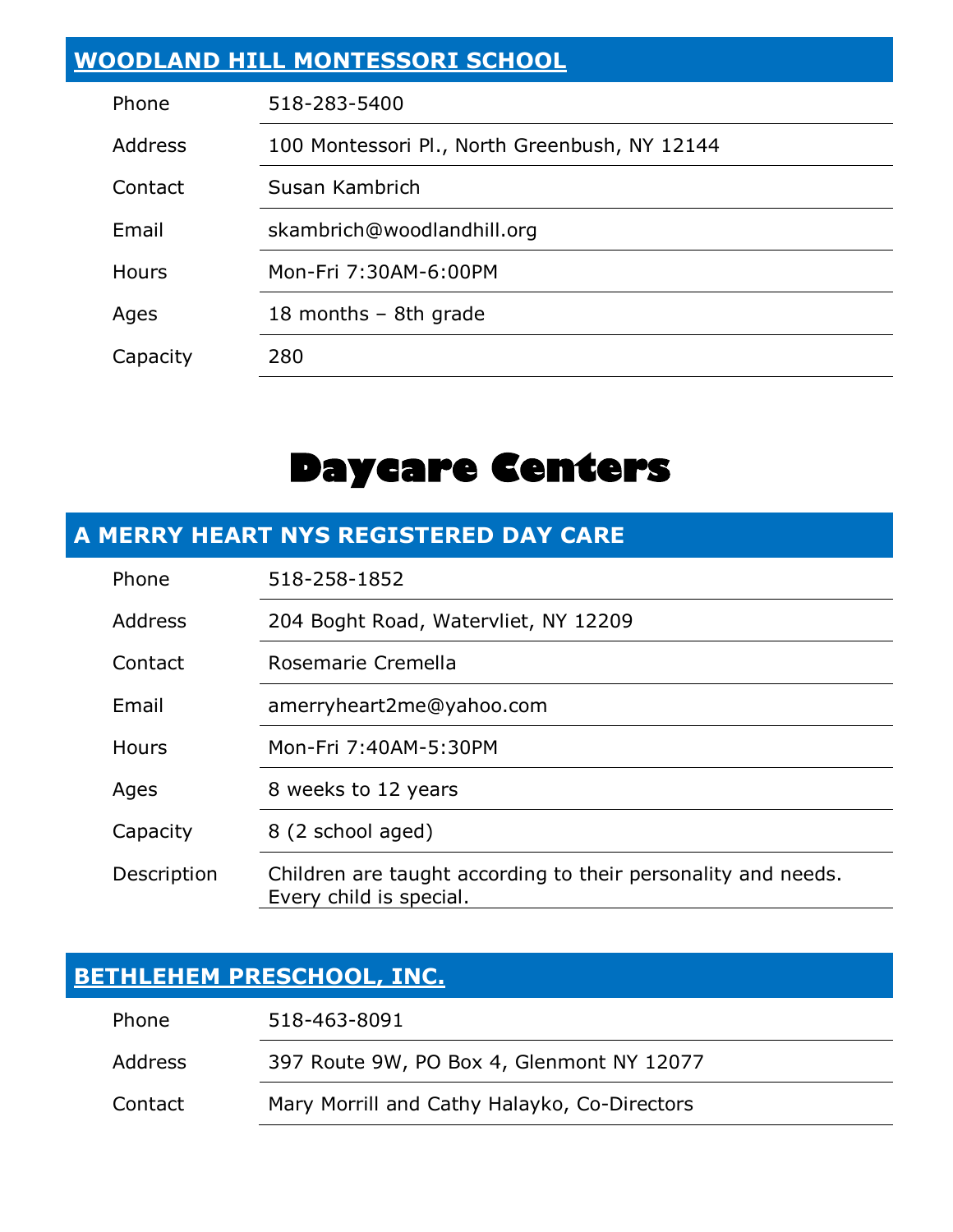| Email       | info@bethlehempreschool.com                                                                                                                                                     |
|-------------|---------------------------------------------------------------------------------------------------------------------------------------------------------------------------------|
| Hours       | Mon-Fri 7:00AM-6:00PM, year-round                                                                                                                                               |
| Ages        | 6 weeks - 6 years                                                                                                                                                               |
| Capacity    | 90                                                                                                                                                                              |
| Description | Year-round, full day, early childhood education program offering<br>the best in early care and education since 1975. Quality stars<br>NY participating site. USDA food program. |

## **[COLONIE COMMUNITY DAY CARE CENTER](https://www.facebook.com/pages/category/Day-Care/Colonie-Community-Daycare-Center-126822984055567/)**

| Phone          | 518-869-0131                                                                                          |
|----------------|-------------------------------------------------------------------------------------------------------|
| <b>Address</b> | 701 Sand Creek Road, Albany NY 12205                                                                  |
| Contact        | Carol Grasso                                                                                          |
| Email          | cgrasso6@yahoo.com                                                                                    |
| Hours          | Mon-Fri 7:30AM-5:30PM; full day program for 3-4-year old's                                            |
| Ages           | 3 years - 9 years                                                                                     |
| Capacity       | 48 preschool; 20 school age                                                                           |
| Description    | We offer a full day preschool program for 3's and 4's and a 3-day<br>full day program for 3's and 4's |

## **[COLONIE YOUTH CENTER, INC.](https://www.colonieyouthcenter.org/)**

| Phone    | 518-438-9596                                                                                                  |
|----------|---------------------------------------------------------------------------------------------------------------|
| Address  | 15 Avis Drive (office location), Latham, NY 12110                                                             |
| Email    | info@colonieyouthcenter.org                                                                                   |
| Web      | www.colonieyouthcenter.org                                                                                    |
| Hours    | School days from 7:00am to the start of the school day, and<br>school dismissal until 6:00PM at limited sites |
| Age      | $K-8th$ Grade                                                                                                 |
| Capacity | Varies between 40-100 per site                                                                                |